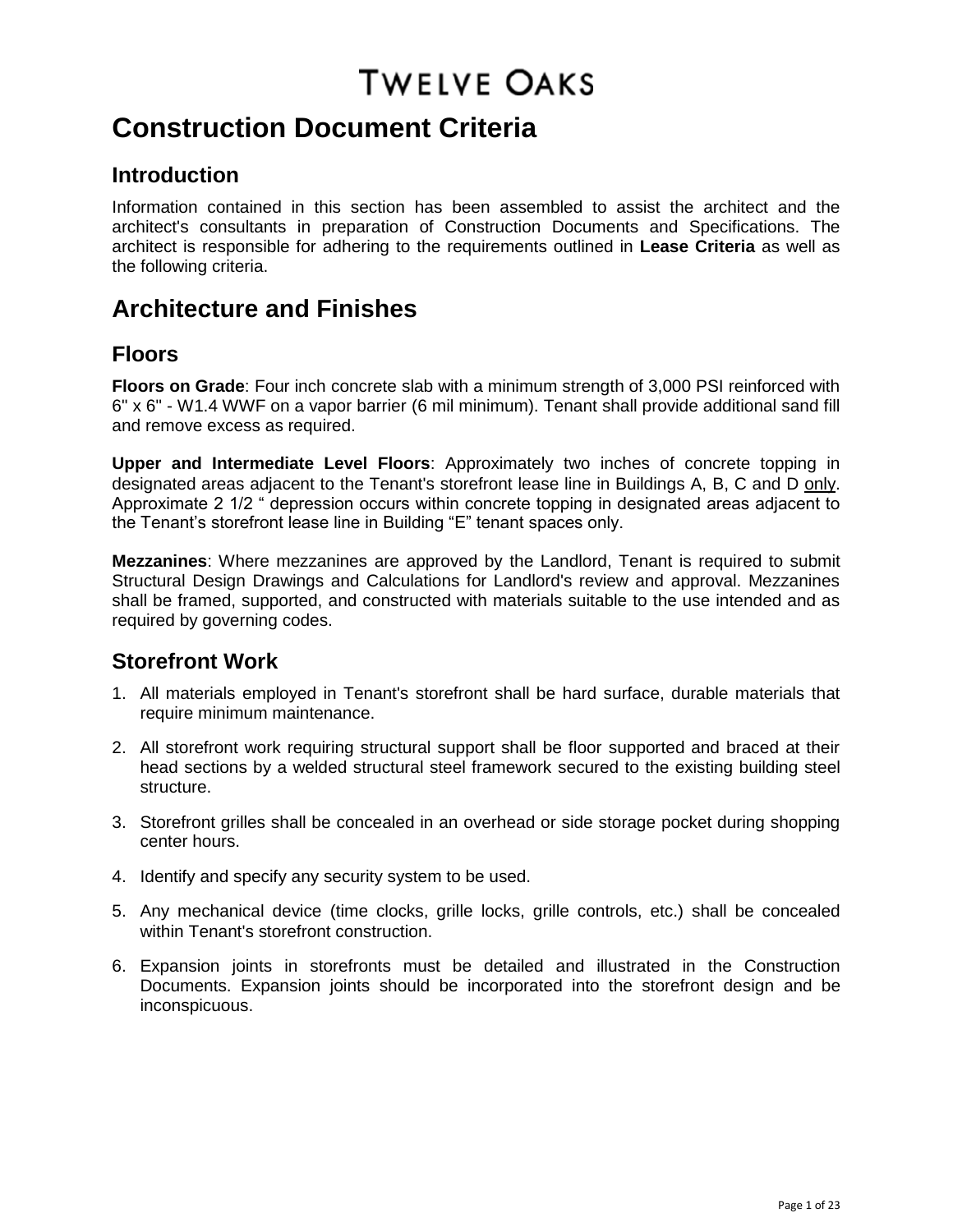## **Walls, Partitions and Separations**

- 1. Landlord will erect metal stud partitions dividing the Tenant's premises from the adjacent tenant spaces or common areas at the Tenant's expense. Tenant shall verify Landlord's placement of wall studs prior to space acceptance and advise Landlord in writing of any discrepancies immediately. Failure to notify Landlord of discrepancies shall be regarded as acceptance by the Tenant.
- 2. Demising walls and steel columns shall receive a minimum of one layer of 5/8" fire code gypsum wallboard with taped and spackled joints from floor to underside of structure above.
- 3. Tenant's interior partitions shall be made of metal stud framing with gypsum board finish on all sides with taped and spackled joints.
- 4. Tenant shall provide and install non-combustible fire stops as may be required at separations from the leased premises and ceiling above mall areas. Fire stop must not be attached to the Landlord's mall ceiling system.

# **Exit / Access / Doors and Corridors**

- 1. Exit/access doors shall be minimum 3'-0" x 6'-8" x 1-3/4" "B" label fire door and frame with commercial grade hardware in accordance with governing codes.
- 2. After installation of exit/access door, Tenant shall restore service corridor to original condition. Where vestibules are constructed, extend corridor base into vestibule, if provided, and provide corner guards as per the Landlord's specifications.
- 3. Exit/access door shall be painted per color specified by Landlord and labeled with store name and number as specified by center management.
- 4. Exit/access corridor walls shall receive one layer of 5/8" fire code gypsum wallboard on both sides from floor to underside of structure above. All joints must be taped and spackled.

## **Ceiling Work**

- 1. Ceiling heights are shown on the Space Layout Drawing (See Sheet 1 of 2) included with the Tenant Design Package. Tenant is responsible for field verification of the existing conditions. Ceiling heights above the height shown on the Space Layout Drawing may be possible but Landlord does not guarantee clearances for such ceilings. In some cases, existing utilities may be relocated by Tenant at Tenant's expense. Written approval from Landlord is required before proceeding with such work.
- 2. Metal suspension systems shall be used for all ceilings and shall be secured to Landlord's structural framing only. No connections to Landlord's roof deck will be permitted. Only lay-in acoustical ceilings may be secured to floor deck, refer to Landlord's Standard Project details.
- 3. Combustible materials of any sort may not be used or stored above the Tenant's ceilings.
- 4. All diffusers, grilles, tracks, etc., must be painted to match finish ceiling.
- 5. Provide access panels to permit servicing to all equipment located above the ceiling. Access panels in hard surface ceilings must be flush with adjacent finishes. Access panels should be installed on vertical ceiling soffits or located as inconspicuously as possible.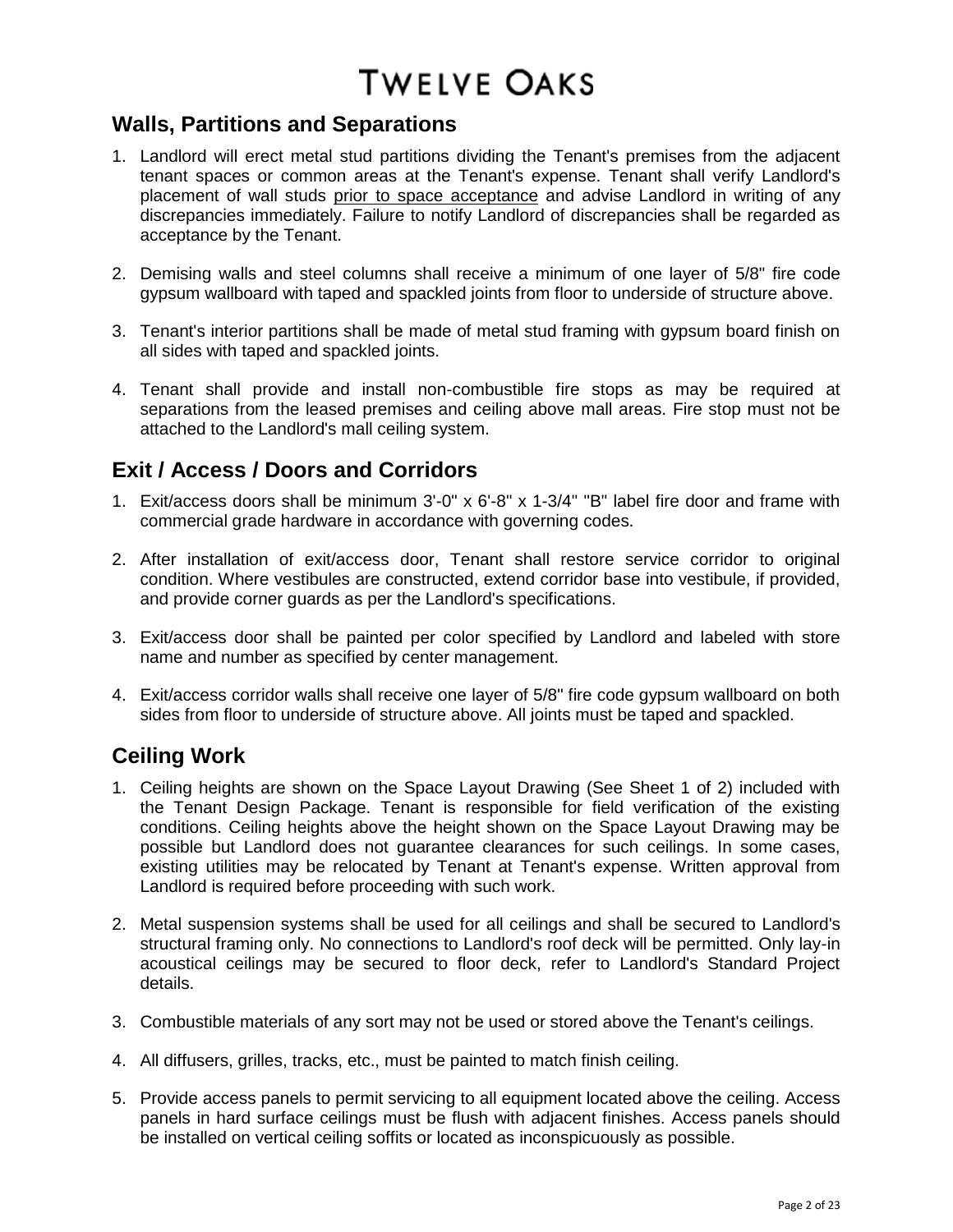## **Floor Finishes**

- 1. All floor finishes at the storefront lease line shall be the same finish floor elevation as the Landlord's mall floor.
- 2. Expansion joints in sales areas must be detailed and illustrated in the Construction Documents. Expansion joint material must be compatible with the floor finish materials.

### **Interiors**

- 1. **Toilet Rooms:** All toilet room floors above grade level shall have a Landlord approved waterproof membrane between the structural sub-floor and Tenant's finish floor. All toilet rooms shall have ceramic tile sanitary floors and bases that extend a minimum of 4" above finish floor. Floor drains and thresholds are also required.
- 2. **Rubbish Storage Rooms:** Provide a storage area for rubbish in all food or beverage service operations. All storage area floors above grade level shall have a Landlord approved waterproof membrane between Landlord's structural sub-floor and Tenant's finish floor.
- 3. **Food Preparation and Service Areas:** All food preparation and service area floors above grade level shall have a Landlord approved waterproof membrane between the structural sub-floor and Tenant's finish floor. They also must have an adequate number of floor drains.

# **Storefront Signage**

## **Dimensional and Location Requirements**

- 1. The average height of sign letters or components shall not exceed twelve inches. Letters are limited to fourteen inch maximum height.
- 2. Signs shall not project beyond the storefront lease line more than two inches if less than eight feet above finished floor line, nor more than four inches above eight feet.
- 3. The extreme outer limits of the sign letters and components shall fall within a rectangular area that can be defined as follows: The two short sides shall not fall closer than twenty-four inches to the side lease lines of the premises and the top side of which shall fall no closer than twelve inches to the soffit of the mall fascia.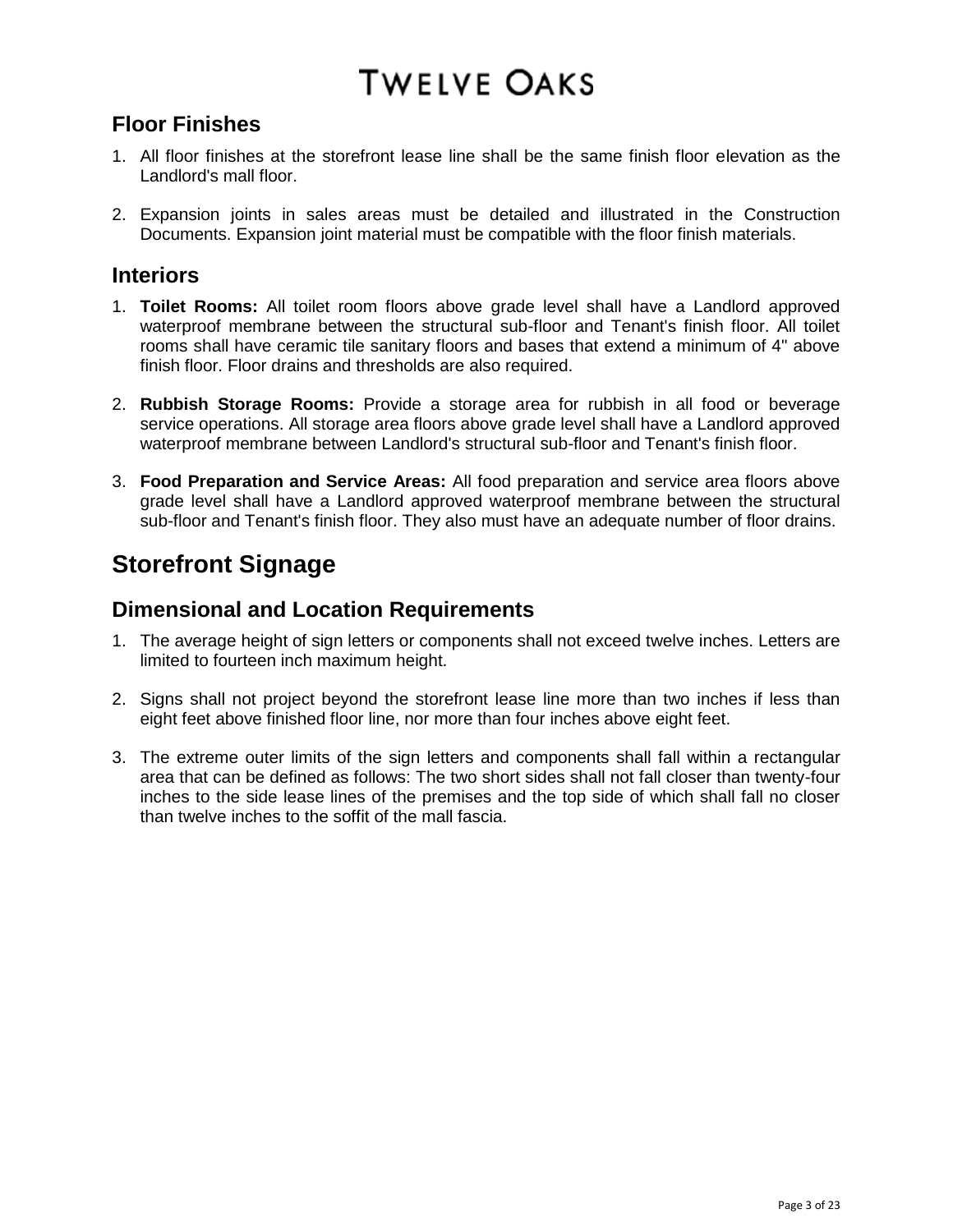# **Prohibited Sign Types**

- 1. Signs with exposed neon or other lamps or signs using flashing lights.
- 2. Sign manufacturer's name, stamps or decals, or registered trademarks.
- 3. Signs with exposed raceways, ballast boxes or transformers.
- 4. Signs with painted letters.
- 5. Signs employing luminous, vacuum-formed plastic letters.
- 6. Signs of exposed box or cabinet-type design that employ transparent, translucent or luminous plastic background panels.
- 7. Shadow box type signs.
- 8. Signs employing un-edged or uncapped plastic letters with no returns.
- 9. Paper, plastic or cardboard signs. In addition, stickers or decals of any kind are not permitted on the storefront glass or in entry area, unless approved by Landlord.
- 10. Signs with exposed fasteners, vents or weep holes.
- 11. Signs with an orientation other than horizontal, that is, no vertical, perpendicular or diagonal signage, etc., unless approved by Landlord.

## **Structural Modifications and Alterations**

Modifications and alterations to Landlord's framing structure will not be permitted without Landlord's prior written approval. In the event that Landlord approves Tenant's request, Tenant shall leave Landlord's structure as strong as or stronger than original design with finishes unimpaired.

## **Penetration of Landlord's Floor Structure**

Concrete floor penetrations required by Tenant shall be coordinated with Landlord's Field Representative, shall be engineered to fit existing conditions and installed according to the Standard Project Details included with the Tenant Design Package.

### **Design Loads**

- **Stores**: 75 pounds per square foot plus 20 pounds per square foot allowance for partitions.
- **Restaurants**: 75 pounds per square foot.

**Mezzanines**: Subject to Landlord review and approval.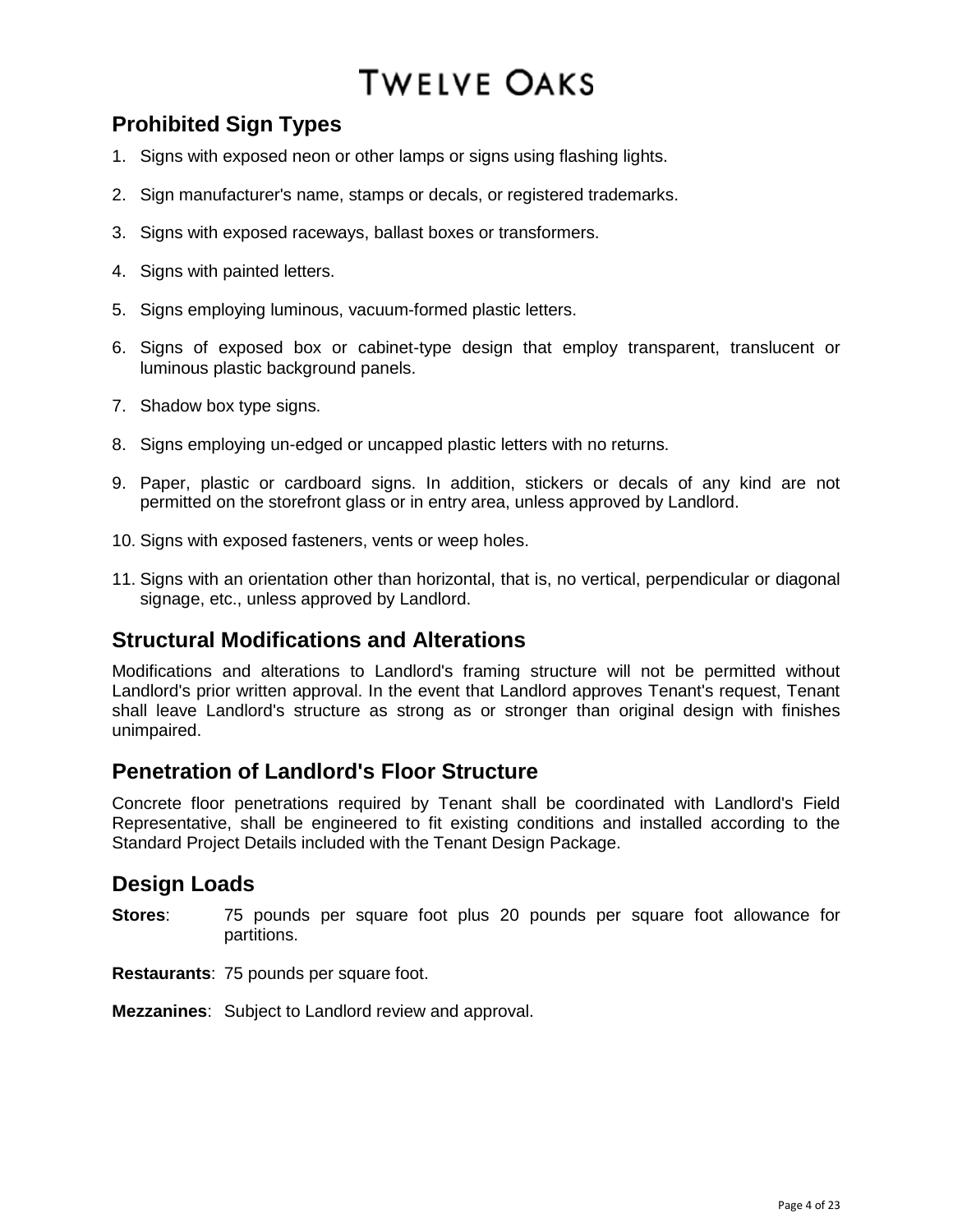## **Heating, Ventilation and Air-Conditioning**

#### **General Requirements (Applies to Each System)**

- 1. Refer to **Section Three:** Design for additional criteria regarding Mechanical and Electrical components.
- 2. Verify points of connection to existing ducts, waste, vent and water stubs with Landlord's Field Representative.
- 3. Kitchen ventilation system to be approved by local health authorities.
- 4. Tenant shall not permit odors from within the leased premises to enter other areas of the center. If any tenant or occupant of the center objects to odors from the leased premises the Landlord may, at Landlord's discretion, instruct the Tenant to control such odors. Failure to correct the situation would be a material breach of the Lease. If Tenant's mechanical system is unable to function in a manner to prevent odors from leaving the premises, Tenant shall make the necessary adjustments or additions to its present system to the satisfaction of the Landlord's Field Representative.
- 5. Exhaust hoods on roof shall be up-blast type and be located a minimum of twenty feet away from all fresh-air intakes. Provide exhaust to remove all hot food odors.
- 6. Cutting and patching of roof openings when approved by the Landlord shall be done by the Landlord's roofing contractor and paid for by the Tenant.
- 7. Mechanical Load Tabulation Sheets must be filled out completely, certified and included with Construction Documents for Landlord Review.
- 8. Final temperature control wiring connections to the VAV device sets, zone sensor thermostats, and the central temperature control communications loop will be made by Landlord's temperature control contractor at Tenant's expense.
- 9. Tenant shall engage a separate temperature control contractor for final set-up of system(s) operations and air balancing.

# **Central Air-Conditioning Supply System**

#### **Landlord Work**

Landlord will provide a variable volume, central air-conditioning system completely installed including "air-side economizer" operation with the following:

- 1. Conditioned, filtered, fixed temperature, variable volume air to each tenant space through a series of vertical duct shafts and horizontal supply ducts.
- 2. Conventional low velocity supply ducts stubbed into or in proximity to each tenant space.
- 3. Standard variable air volume control device sets complete with electronic controls and zone sensor thermostat(s) in Building "E" only. VAV control device sets will be available from Landlord's Field Representative for installation by Tenant's contractor.
- 4. Main temperature control communications loop box within the ceiling space of the Tenant's premises in Building "E" only.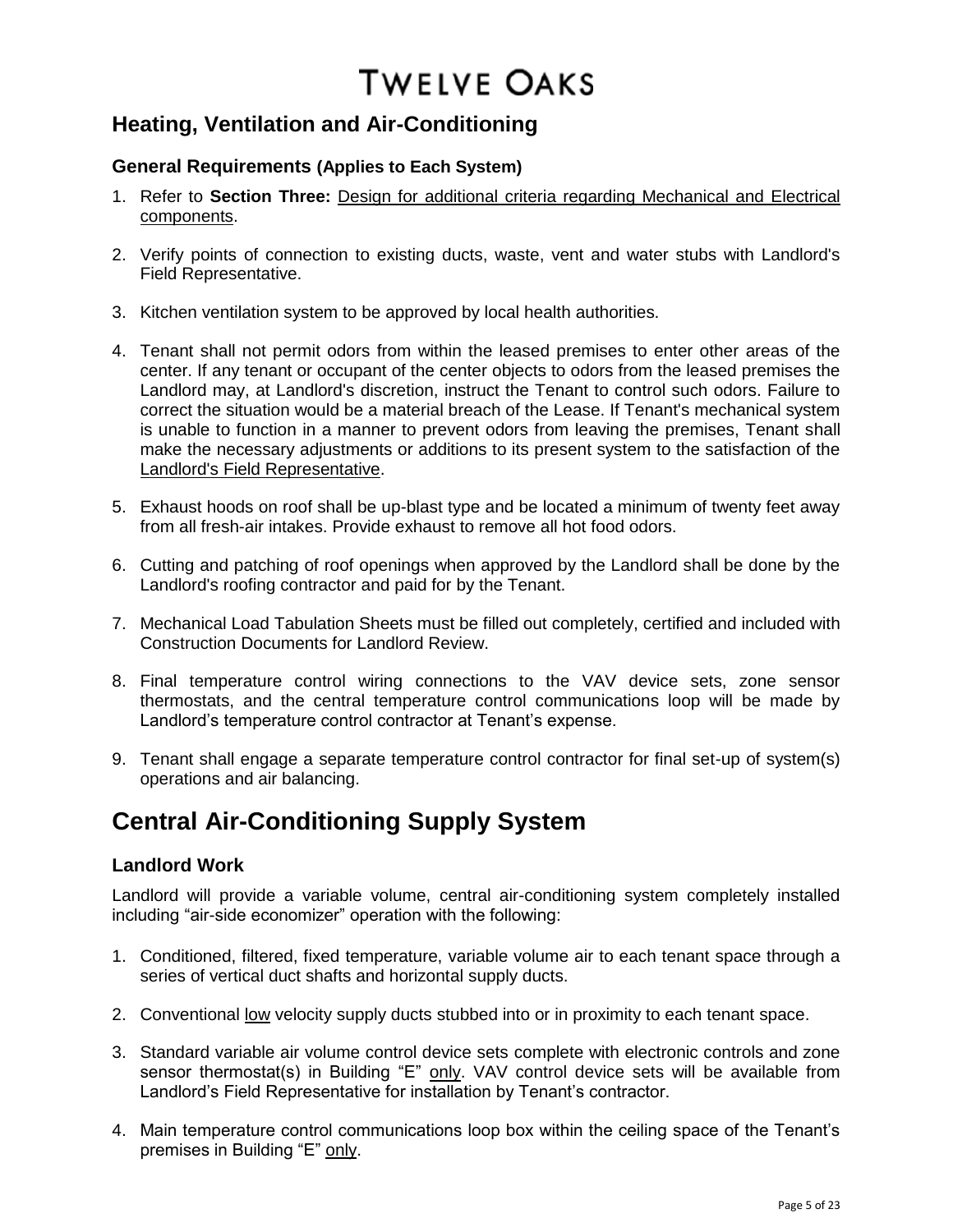- 5. Toilet exhaust ducts stubbed into or in proximity to each tenant space.
- 6. The air-conditioning supply system as provided by the Landlord will be designed and installed to maintain the following conditions in the sales areas only:
	- a. Inside temperature of 76<sup>o</sup> Fahrenheit  $\pm 2^{\circ}$  Fahrenheit dry bulb and 50%  $\pm$ 5% relative humidity during summertime when outside conditions are 92º Fahrenheit dry bulb and 75º Fahrenheit web bulb and the following inside design conditions are not exceeded:
		- Lighting: 6.0 watts/SF
		- Occupancy: One person/75 SF
	- b. Landlord's system will not operate during shopping center off-hours as determined by the Landlord.

#### **Tenant Work**

Tenant at its sole cost and expense shall prepare Design, Construction Drawings and Specifications for and shall initially construct and provide all heating, ventilation, exhaust equipment including controls, ducts, insulation and all structural, plumbing, and electrical work for the leased premises. Each tenant shall provide an individual system proceeding for the airconditioning ducts and the toilet exhaust duct provided. All equipment shall bear UL labels. Tenant must meet all requirements of ASHRAE/IESNA 90.1 – 2001 Energy Code.

#### **General Requirements**

- 1. Central Air-Conditioning System will provide  $56^{\circ}$  Fahrenheit  $\pm 2^{\circ}$  Fahrenheit air with outside temperature at 92º Fahrenheit dry bulb and 75º Fahrenheit web bulb. Maximum CFM available for Lower Level stores is 1.10 CFM/SF. Maximum SFM available for Upper Level Stores is 1.15 CFM/SF.
- 2. Tenant's heating equipment shall be designed to maintain the leased premises at an inside dry bulb temperature of 70º Fahrenheit when the outside temperature is 12º Fahrenheit dry bulb and average wind velocity is 15 MPH.
- 3. Tenant shall furnish and install standard low velocity air distribution system to sales areas of the leased premises. Tenant may elect to supply air to other than sales areas with the understanding that temperature, as stated above, may not be maintained.
- 4. Design, fabricate and construct all ductwork from galvanized sheet metal in accordance with the latest ASHRAE and SMACNA standards.
- 5. Tenant's supply-air ductwork shall be insulated and all ductwork shall be installed in concealed space above ceilings.
- 6. Buildings "A", "B", "C" and "D" only. All Lower and Upper Level tenants shall relieve air to mall through storefront or other acceptable means. Tenants on the Upper Level may be permitted to return air directly to the ceiling plenum. The storefront relief air opening shall be not less than 0.5 SF per 100 SF of Tenant's premises. Grille type doors are an acceptable alternate. Building "E" only: All tenants shall provide ceiling return-air registers or grilled (maximum velocity 400 FPM net).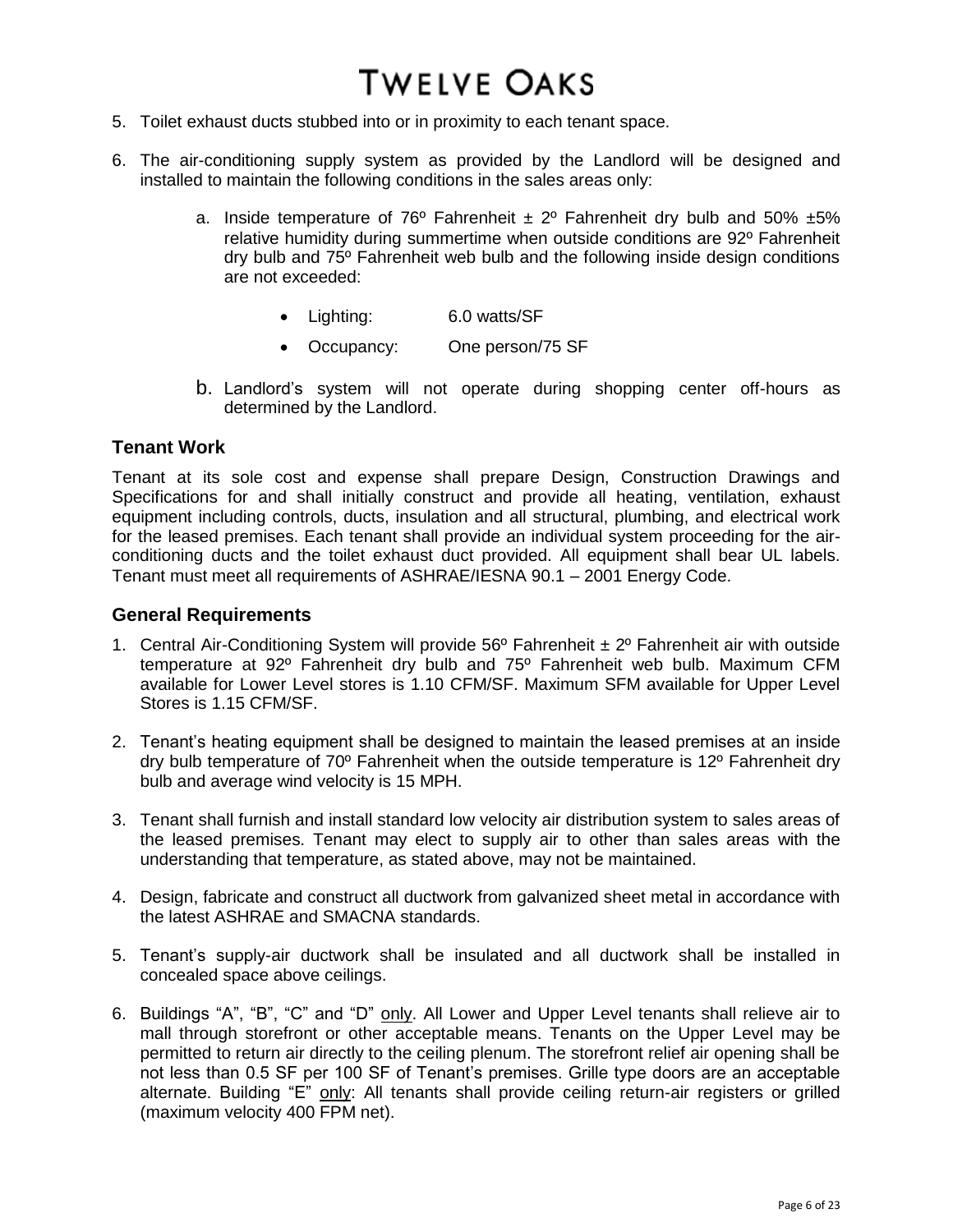- 7. Tenant shall furnish and install all code complying temperature control wiring and conduit as required per Manufacturer's recommendations or the Landlord's review comments.
- 8. Quantity of air supplied to the leased premises will be verified by Landlord upon review of Tenant's Construction Drawings and Mechanical Load Tabulation Form.
- 9. Equipment must be installed allowing clear access for servicing.

## **Heating**

- 1. The majority of the required tenant heating will be generated by inherent internal loads, that is, the daytime contribution from people and lighting.
- 2. Those tenants affected by external heat losses (exterior walls, doors, windows, floors, etc.) shall install independent electric heat supplied from Tenant's power source consisting of self-contained, thermostatically controlled electric heaters or electric baseboard type radiant heaters. Heaters shall be designed to maintain a minimum inside dry bulb temperature of 70º Fahrenheit in affected space.

## **Ventilation**

- 1. **Sales Area:** Central air-conditioning supply system will provide minimum 7.5 CFM outsideair per occupant.
- 2. **Toilet Rooms:** Shall be exhausted per local code requirements. Exhaust equipment shall be of ceiling or in-line type complete with backdraft damper and duct connection to Landlord's toilet exhaust system.

## **Air-Conditioning**

Tenant shall furnish and install a minimum of one VAV control device set. Units shall have a capability to adjust in the field from 0 to 100 percent of minimum air flow (normally set at 20 percent minimum). Discharge air volume from units shall not be affected by the upstream duct pressure variations. Units shall be insulated to minimize noise to the space. Variable volume terminal units may be controlled by solid state electronic, electric or duct pressure power motors and space thermostat.

# **For Non-Standard Tenants Installing Individual Heating, Ventilation and A/C Systems**

#### **Tenant Work**

Tenant, at its sole cost and expense shall prepare Design, Construction Drawings and Specifications for, and shall initially construct and provide all heating, ventilation, and airconditioning supply, venting, and drainage, fresh-air supply and return, exhaust and make-up air, dehumidification and humidification equipment, water saving equipment and all structural, plumbing and electrical work related thereto. Each tenant shall provide an individual system. All equipment shall bear UL labels.

#### **General Requirements**

1. All equipment shall be contained within Tenant's premises except rooftop air-cooled condensing units, make-up air units, and hood exhausters. Such equipment, located in areas designated by the Landlord to specified heights according to Landlord's approval.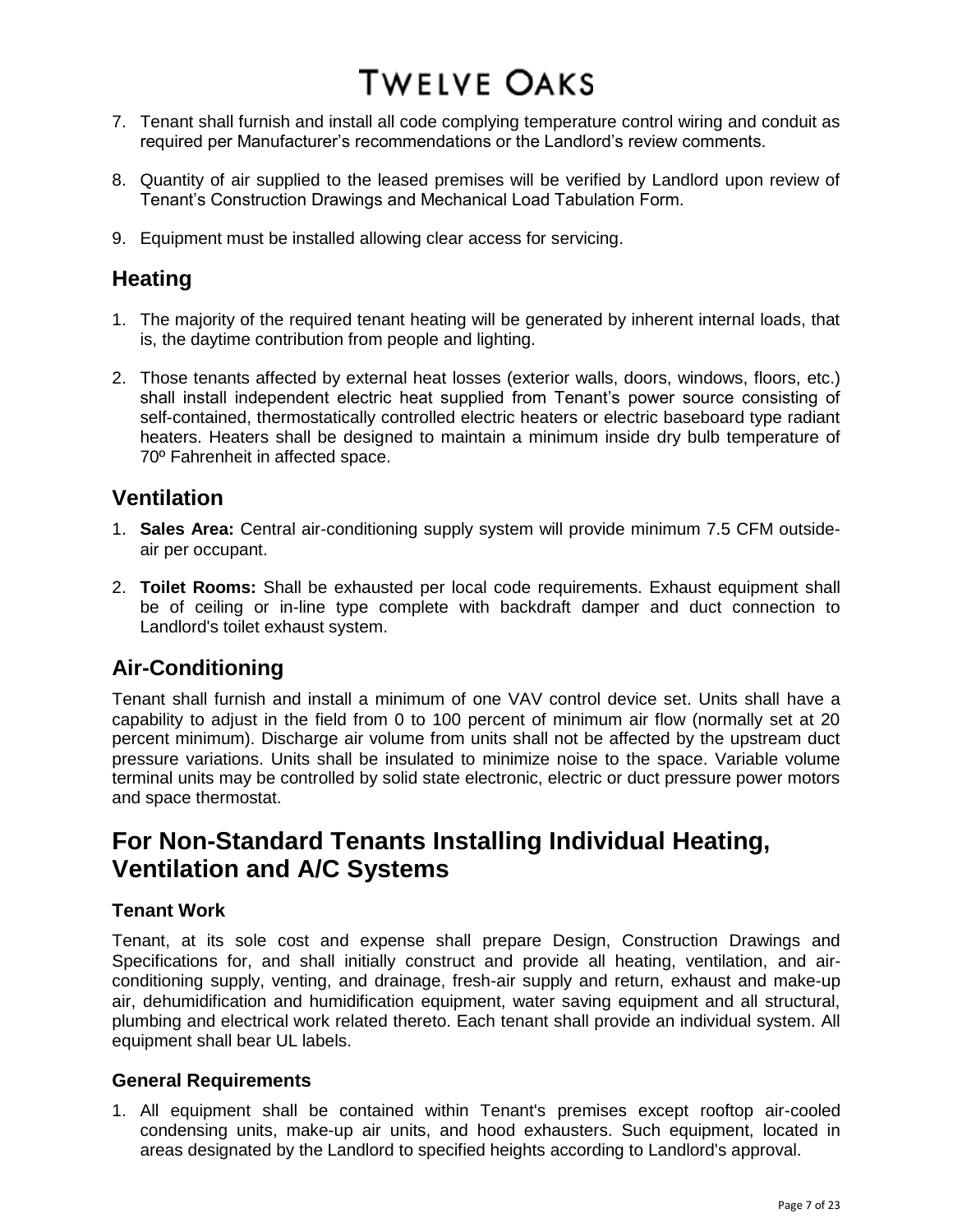- 2. Tenant's air-handling units shall be floor-supported in the leased premises independent of Landlord's structural system. Do not suspend air-handling units from building structure.
- 3. All air supplied to Tenant's area by its equipment shall not migrate to the mall area or adjacent spaces.
- 4. There shall be a provision to bring in 100% fresh-air for cooling purposes anytime the outside temperature is below 60° Fahrenheit. Such provision shall be operated by automatic temperature controls. Relief-air shall be mechanically driven.
- 5. All supply and fresh-air ductwork shall be insulated and all ductwork on both levels shall be installed in concealed space above ceilings. Space between ceiling and structure shall not be used as a return-air plenum. Return-air from conditioned space to air-handling equipment must be duct connected.
- 6. Design, fabricate, and construct all ductwork from galvanized sheet metal in accordance with the latest ASHRAE and SMACNA standards.
- 7. Commercial grade temperature controls shall be provided for heating, cooling, and ventilating system as manufactured by Barber-Colman, Honeywell, Johnson, Powers or Robert-Shaw, and installed under the supervision of the manufacturer's representative. All dampers shall be motorized automatically.
- 8. Heating, ventilating, and air-conditioning shall be provided in all exterior lobbies, vestibules, and window display areas.
- 9. Tenant shall furnish and install, if applicable, a complete kitchen exhaust and makeup air duct system. Ductwork shall be fabricated of galvanized sheet metal in gauges specified by NFPA 96 for the use intended and shall be designed and constructed according to all codes and the latest ASHRAE and SMACNA standards.
- 10. Tenant shall provide all process requirements, hood exhausts, equipment vents, and other contaminated exhausts. When permitted by the Landlord, they shall extend in ductwork through the roof. This ductwork shall be located in special shafts built by Tenant at locations and of construction designated by the Landlord. Non-grease laden ductwork that passes through service corridor walls or Upper Level floors shall have UL approved fire dampers located in ductwork at wall and floor. Provide approved access doors for such dampers. All grease laden ducts that pass through fire-rated partitions are to be encased in calcium silicate blocks or other suitable material approved for use by the code authorities.
- 11. All process exhausts, hood exhaust, equipment vents, and other contaminated exhaust, when permitted by Landlord, shall discharge vertically to the atmosphere twenty feet minimum horizontally away from any fresh-air intakes, properly dispersing odors or fumes away from same. All grease hood exhaust fans must be equipped with integral grease collection receptors. Additionally, all grease hood exhaust fans must be surrounded by a self-contained grease retention system to protect the adjacent roof surfaces. System to be similar to "Grease Guard Company" Schaumburg, Illinois.
- 12. Equipment must be installed allowing clear access for servicing.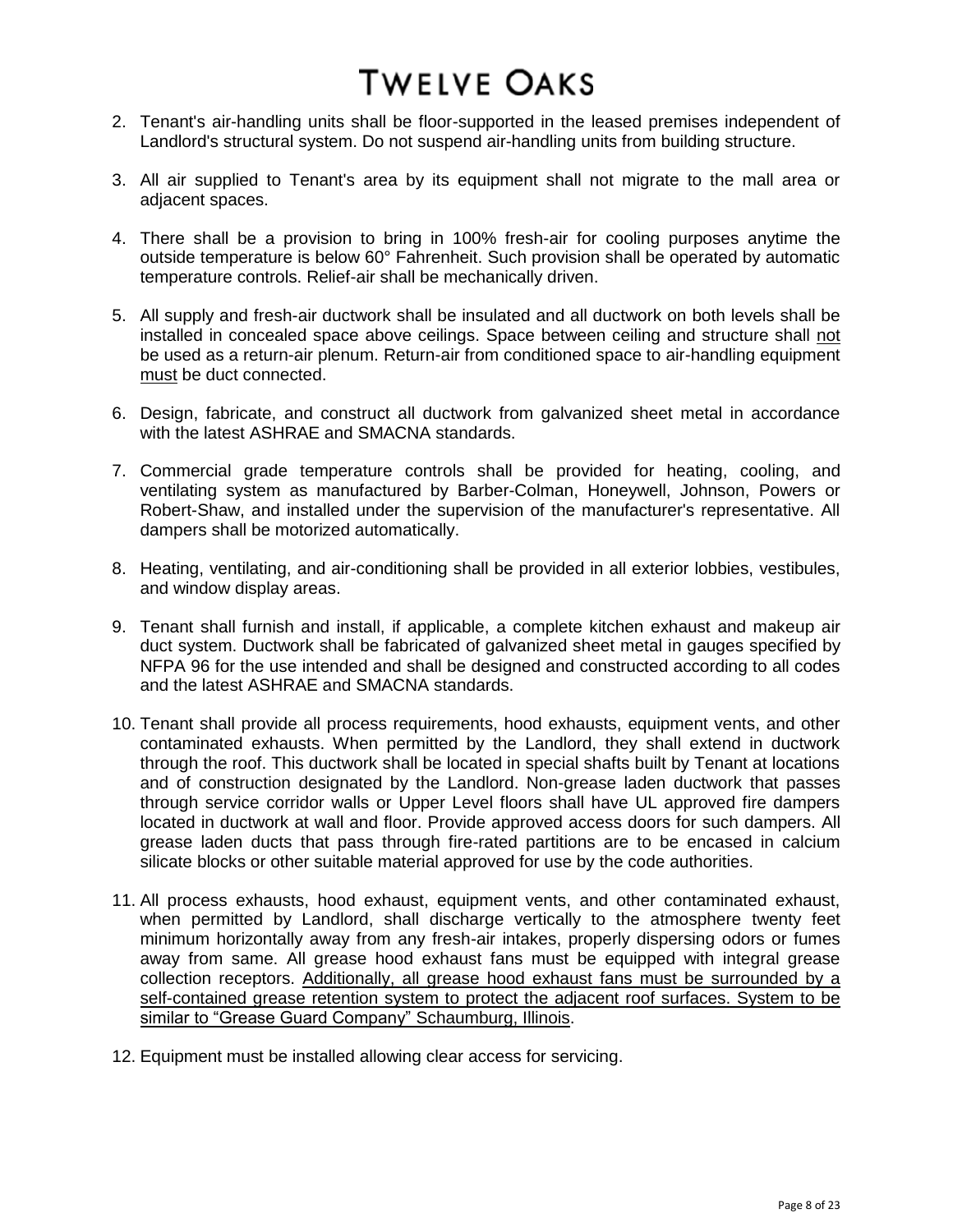- 13. Tenant's roof equipment shall be located in areas designated by the Landlord to specified heights and according to Landlord's approval.
	- a. **Exception:** Should weight or location of equipment by Tenant require supports, screens, catwalks or roof hatch and ladder, they shall be provided by Tenant according to Standard Project Details. Landlord will determine when and where the above shall be required.
	- b. **Finish:** All such equipment shall be factory-finish painted according to the Landlord's paint schedule and specifications.
	- c. **Identification:** Tenant's roof equipment shall be clearly identified with Tenant's name.

### **Heating**

- 1. **Sales Area:** By electric duct heater supply unit and duct distribution system.
- 2. **Stock Area:** By electric unit heaters or ductwork at Tenant's option.
- 3. **Exterior Lobbies and Vestibules:** By electric cabinet unit heaters or ductwork at Tenant's option.
- 4. **Exterior Window Displays:** By electric duct heaters.

## **Ventilation**

- 1. Supply system shall provide minimum air circulation of 1.25 CFM/SF of sales area, 0.5 CFM/SF of service and stock areas and minimum 7.5 CFM outside-air per occupant, but not less than 20% of all air supplied to the leased premises.
- 2. **Toilet Rooms:** Shall be exhausted per local code requirements. Exhaust equipment shall be of ceiling or in-line type complete with backdraft damper and duct connection to Landlord's toilet exhaust system.

## **Air-Conditioning**

- 1. Air-conditioning equipment shall be adequate to maintain in sales areas, inside conditions of 76° Fahrenheit dry bulb and 50% relative humidity with outside conditions of 97° Fahrenheit dry bulb and 78° Fahrenheit wet bulb.
- 2. All refrigerant piping shall be installed in ceiling space and extended through roof adjacent to the equipment. Suction lines shall be insulated.
- 3. **Air-conditioning units:** Carrier, Typhoon, Trane or approved equal with two inch thick filters with internally insulated furniture steel casing.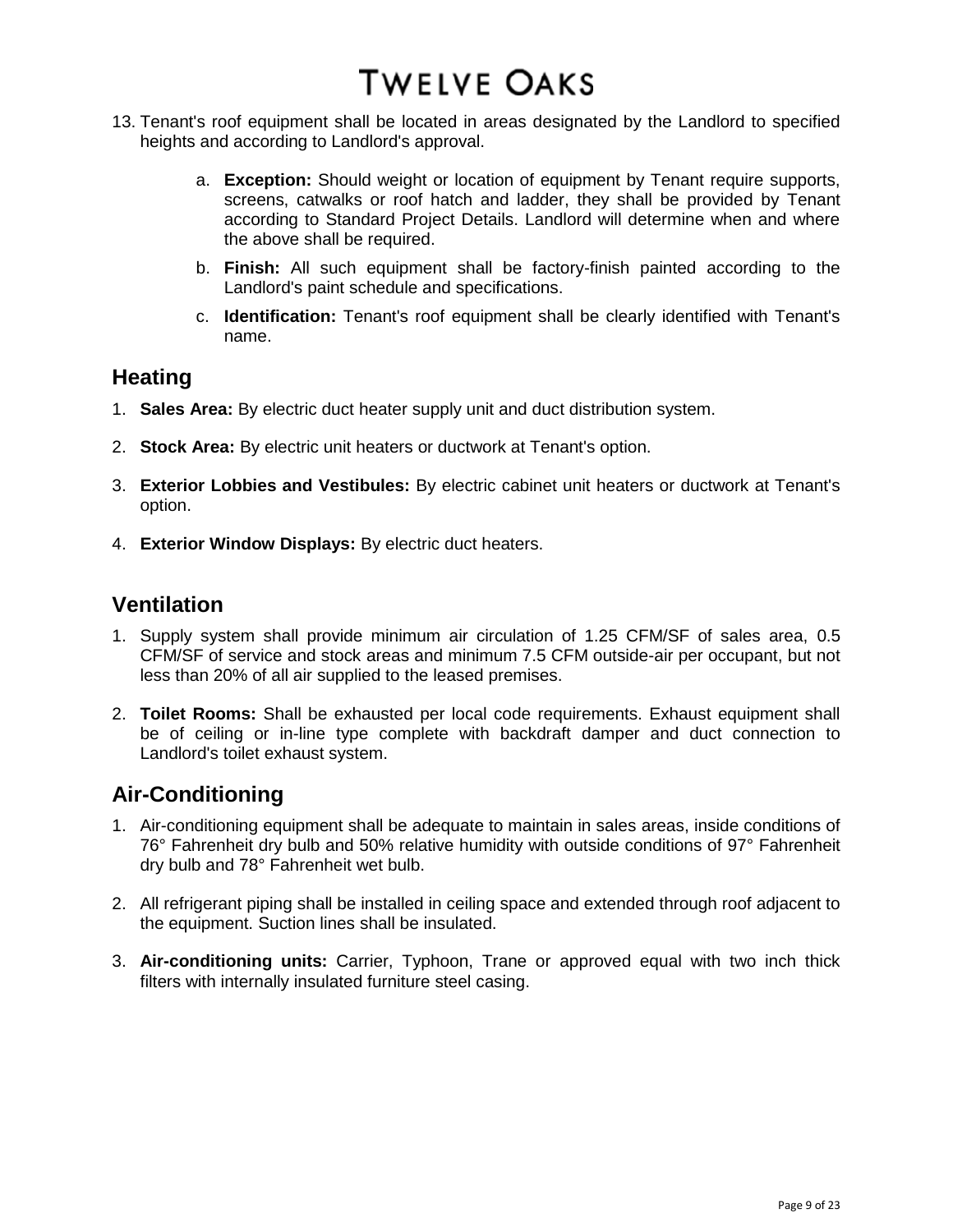# **Plumbing**

### **Landlord Work**

- 1. On-site water supply mains combined for domestic and fire protection, shut-off valves, and fire hydrants. Interior domestic water branch lines stubbed above or below Tenant's premises at a point to be determined by Landlord.
- 2. Sanitary and plumbing vent branch lines stubbed at a point to be determined by Landlord.
- 3. Gas utility company meter manifolds at exterior service courts for Restaurant Spaces #121 and #122 in Building "E".

#### **Tenant Work**

- 1. Plumbing fixtures and piping system including all rough-in and final connections for same. Installation of all hot and insulated cold water lines, drains, and vents, electrical water heaters, water meter, and final connections to Tenant's specialty equipment. All installed per governing codes.
- 2. Plumbing fixtures and accessories shall be of commercial quality and shall be of water conserving type.
- 3. Food and beverage service tenants shall connect all grease laden waste to a Landlord provided, exterior, grease receptor.
- 4. Floor drains to be provided in toilet rooms and kitchens.
- 5. Pipe sleeves shall be installed in penetrations through floor slabs.
- 6. Water Meters

# **Fire Protection**

#### **Landlord Work**

Interior, ordinary hazard pipe schedule fire protection sprinkler system main stubbed above Tenant's premises at a point to be determined by Landlord. Fire protection system is provided with a supervised alarm system.

## **General Requirements**

#### **Tenant Work**

- 1. Since the entire fire protection system for the project is required to be an inter-related, centrally controlled installation, Tenant shall use a qualified sprinkler contractor to design and install system within Tenant's premises in accordance with Landlord's requirements.
- 2. Tenant's sprinkler contractor shall submit shop drawings and specifications of the sprinkler system approved by the Fire Rating Inspection Bureau for Landlord's review. Landlord's approval of drawings and specifications shall not constitute the assumption of any responsibilities by the Landlord for the accuracy or sufficiency of such system. Tenant is solely responsible therefor.
- 3. Provide dry chemical fire protection system for range, hoods, etc.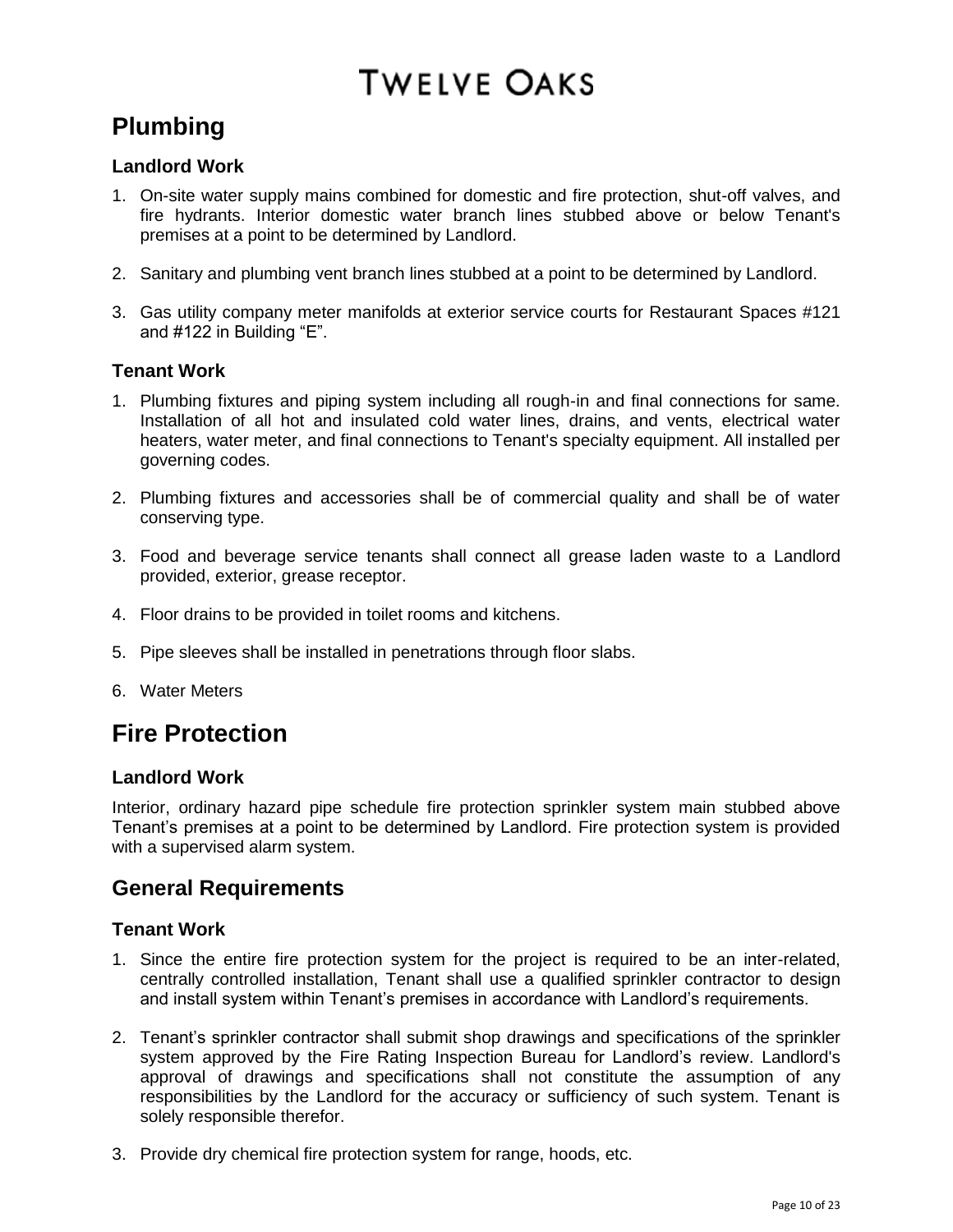4. **Stock Rooms:** Where stock exceeds twelve feet in height, coordinate design with the Fire Rating Inspection Bureau.

## **Design Requirements: Tenants 5,000 SF and Less**

Ordinary hazard pipe schedule fire protection sprinkler system, fire hose cabinets, fire extinguishers and other equipment within Tenant's premises in accordance with Landlord's insurance underwriter's Fire Rating Inspection Bureau and code requirements.

### **Design Requirements: Tenants Over 5,000 SF and Building "E" Tenants**

- 1. Hydraulically calculated fire protection sprinkler system, fire hose cabinets, fire extinguishers, and other equipment within Tenant's premises according to Landlord's Insurance Underwriters' Fire Rating Inspection Bureau and code requirements. Since the entire fire protection system for the project is required to be an inter-related, centrally controlled installation, Tenant shall cause to be designed and installed, by a qualified sprinkler contractor acceptable to Landlord, said system within Tenant's premises according to the Landlord's requirements; and shall submit for Landlord's review, shop drawings, specifications and hydraulic calculations for the sprinkler system that have been approved by the Fire Rating Inspection Bureau. Landlord's approval of this shall not constitute the assumption of any responsibilities by Landlord for the accuracy or sufficiency of the sprinkler system. Tenant shall be solely responsible for the system within the leased premises.
- 2. **Sales Area:** Density 0.18 GPM/SF over 2,500 feet.
- 3. **Pressure and Flow Requirements:** Verify with the Fire Rating Inspection Bureau.

## **Sprinkler Heads**

Sprinkler heads in gypsum board and other hard surface ceilings must be concealed type while sprinkler heads in lay-in ceilings to be semi-recessed heads. Pendant type sprinkler heads are permitted only in stock/storage areas.

# **Electrical General Requirements**

- 1. Refer to **Section Three:** Design for requirements regarding Mechanical and Electrical components.
- 2. Watt density equals 6.0 watts/SF (maximum heat producing load).
- 3. Transformers are to be supported at the floor, not from the building structure.
- 4. Equipment must be installed allowing clear access for servicing.
- 5. Electrical Data Tabulation Sheets must be filled out completely, certified, and submitted with Construction Documents for Landlord Review Process.

### **Landlord Work**

- 1. Electrical primary and secondary distribution feeders to Landlord's distribution and electric meter rooms.
- 2. Telephone incoming feeders to project central distribution closets.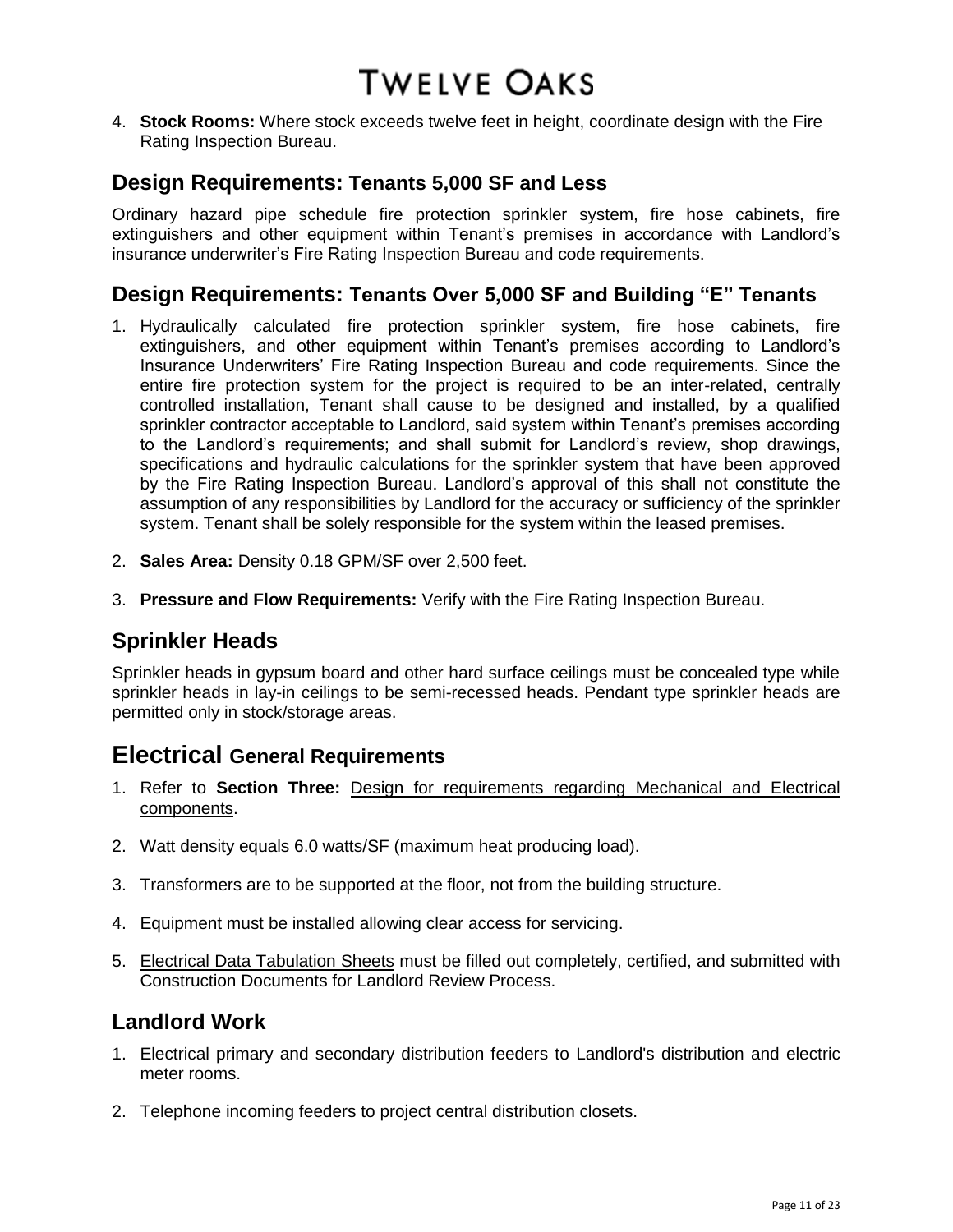#### **Tenant Work**

- 1. Electrical feeders in conduit from Landlord's distribution and electric meter room to Tenant's premises. This work shall include, but not be limited to, furnishing and installing a or fusible disconnect switch at electric metering distribution equipment and conduit and conductors of sufficient capacity for Tenant's requirements. Tenant shall coordinate metering and power requirements with Landlord. All conductors shall be insulated copper wire type THW or THWN. Minimum size shall be 300 amp at 480/277 volt, 3 phase, 4 wire. Landlord will perform the above work (if required) at Tenant's expense.
- 2. Tap box, panel board(s), transformer(s), distribution center, conduits, and branch wiring, outlet boxes, and final connections to all electrical devices including mechanical equipment, controls, and signs.
- 3. Panel board(s) shall be designed for 20% minimum spare ampacity (based on connected load) and 20% spare breaker space.
- 4. All lighting fixtures, lamps, convenience outlets, time clocks, signs, etc., and all related conduits and wiring.
- 5. All fluorescent or incandescent lighting fixtures in Tenant's sales areas, other than track-type and decorative fixtures shall be recessed. Fluorescent fixtures shall have deep cell parabolic lenses. Bare lamp fluorescent or incandescent fixtures may not be used except in stockrooms or areas inaccessible to customers. Connections to all devices in Tenant's sales areas shall be concealed.
- 6. Telephone and Internet equipment, conduits and wire installations from tenant Dmark to central distribution cabinet shall be coordinated through Granite Telecommunications at 855-GRT-GRID (855-478-4743).
- 7. Television and burglar alarm equipment, and all conduits, wiring, and related items for same. The installation of any roof mounted antenna must be approved, in writing, by Landlord.
- 8. Exit/emergency lighting system functioning on a normal source or battery operated source for loss of power conditions (as required by governing codes). Emergency lighting shall be provided by Tenant to illuminate stock or sales area and rear exit way during power outages. Said lighting shall be battery operated, recessed lights or twin-head light pack(s). In areas visible to customers, battery assembly for emergency lights shall be concealed and remote-type light fixtures used.
- 9. Transformers, ballast, conduit, wiring, and related items for signs. Circuits serving sign(s) shall be connected by a time switch.
- 10. **Service call system:** Tenant shall provide and install a buzzer call system and all related conduit and wire located at back service corridor and must not be audible in sales area.
- 11. Three phase transformers (dry-type), for all tenants, shall have six standard full capacity tap arrangements. Entire installation within Tenant's premises shall be balanced equally across all three phases.
- 12. Entire installation shall meet all requirements of national or local electrical codes. All equipment shall bear UL labels.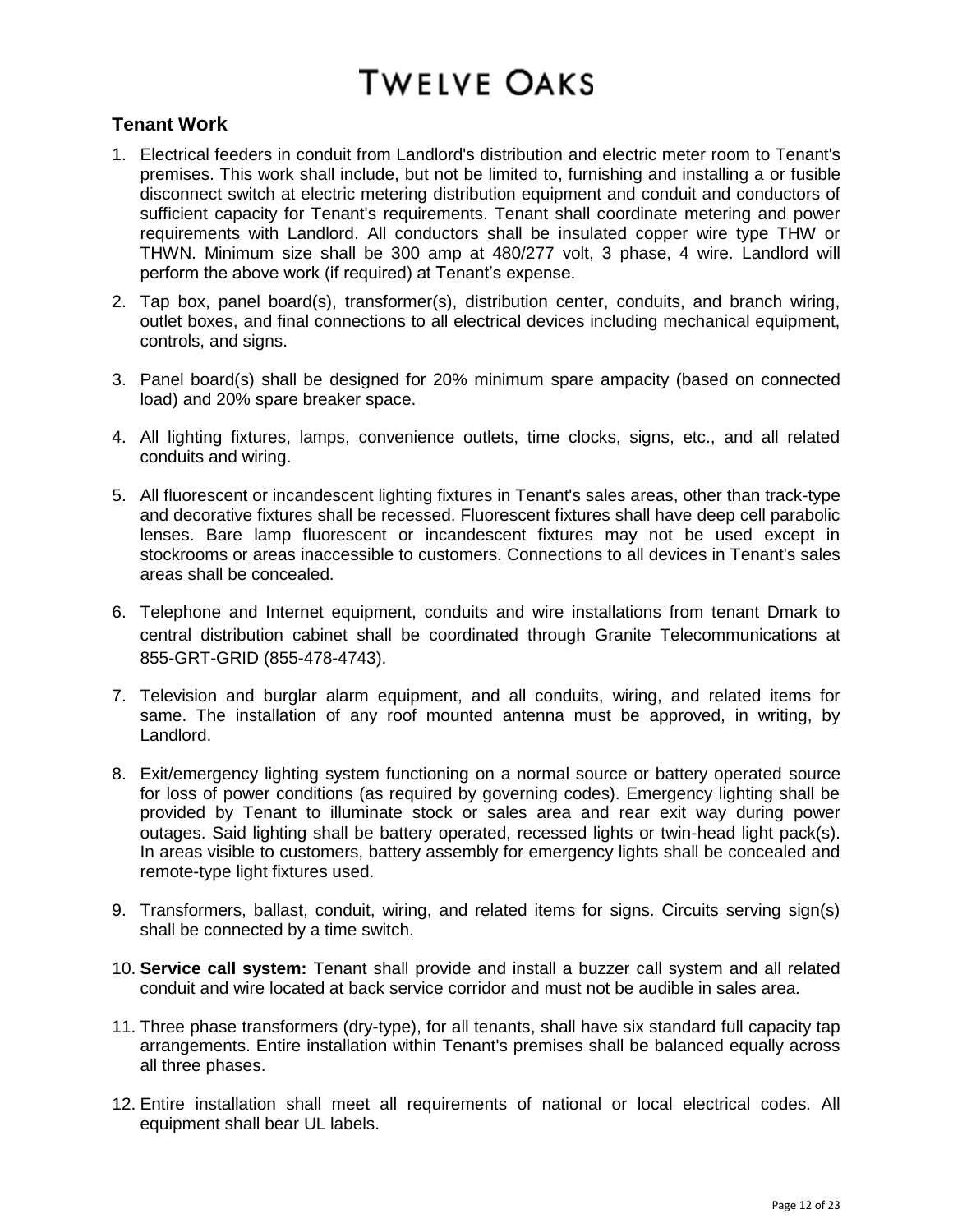- 13. All electrical wiring systems shall be in conduit. The use of "Bx" or "Romex" is not permitted. Speaker or low voltage wiring must be plenum rated or in conduit.
- 14. The neutral conductor shall not be bonded to ground at Tenant's electrical distribution equipment. The ground fault protection in Landlord's distribution system will not function properly if the neutral is bonded to ground anywhere. Correct this situation if found existing.
- 15. Unless approved otherwise in the Tenant's lease, a roof access agreement is required prior to the installation of any roof mounted antenna or satellite dish.

# **Fire Alarm System**

#### **Landlord Work**

Landlord will provide an addressable fire detection annunciator loop with fire detection interface junction boxes and required addressable modules in each tenant space.

#### **Tenant Work**

#### **(Occupant notification required in all tenant spaces exceeding 1,000 square feet)**

- 1. Tenant shall furnish and install all code complying and Landlord approved fire and smoke detection equipment and materials within tenant's premises and exterior conduit and fire alarm cable to the nearest mall central fire detection interface junction box, work shall also include an occupant notification voice alarm system with speakers, strobe devices and power modules.
- 2. Tenant shall provide monitoring/detection functions for the following:
	- a. Sprinkler system shut-off valve tamper switch.
	- b. Smoke/fire detection system devices in tenant installed air-handling equipment.
	- c. Ansul type hood extinguishing systems.
	- d. Any required area smoke detectors.
- 3. All tenant installed devices, equipment and materials shall be compatible with, and of the same manufacturer as, the mall base building system.
- 4. The final connection of tenant's fire alarm cable to the mall central fire detection annunciator junction box modules and testing of tenant's fire detection/notification system shall be by Landlord's fire alarm contractor at tenant's expense.

# **Food Court Construction Criteria**

### **Introduction**

Information contained in this section has been assembled to assist the architect and the architect's consultants in preparation of Construction Documents and Specifications. The architect is responsible for adhering to the requirements outlined in **Lease Criteria** as well as the following criteria. A site visit, as indicated in the Lease Agreement, is also necessary y the architect and his consultants. Contact Facility Director at (248) 348-9438.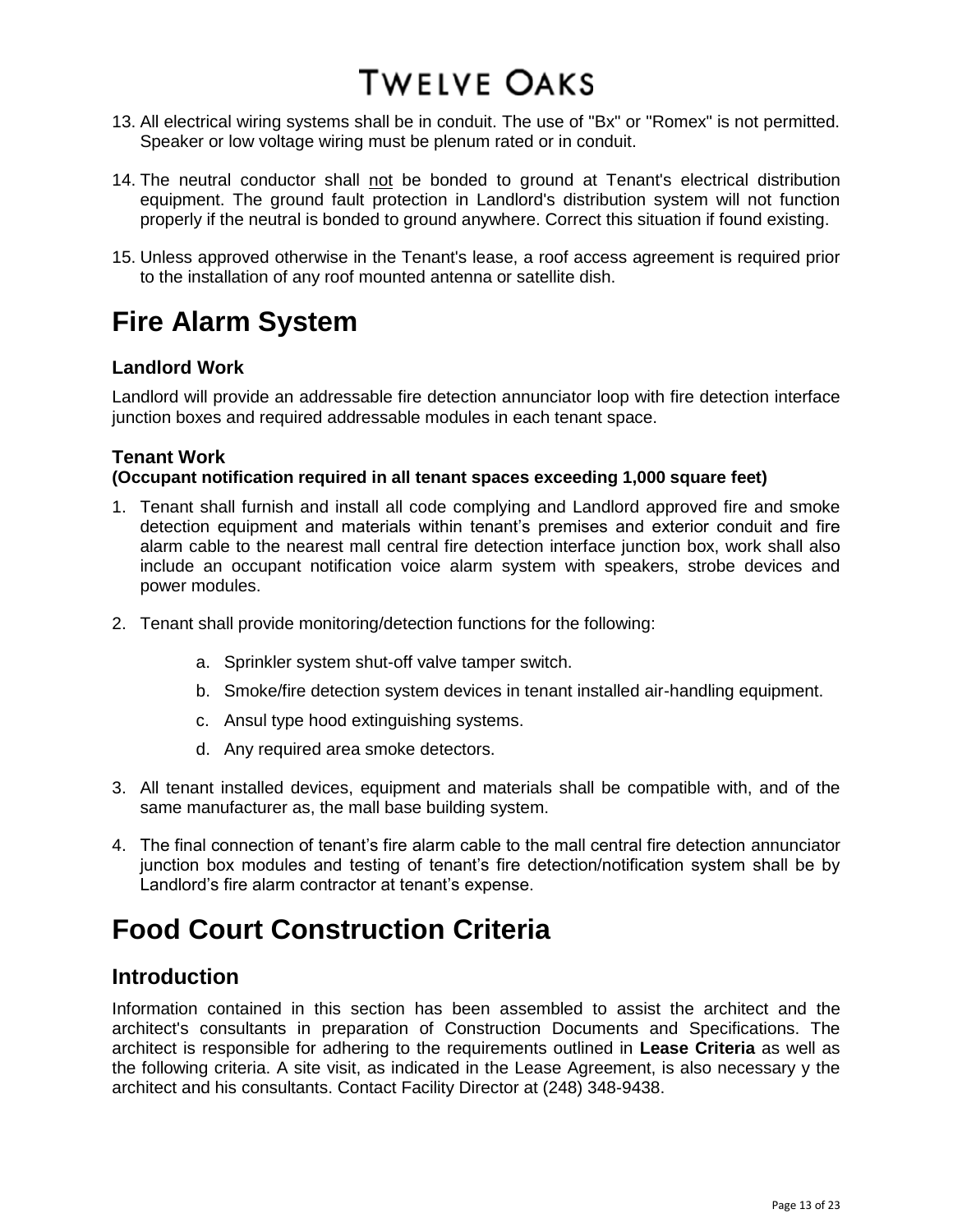# **Architecture and Finishes**

#### **Floors**:

**Floors on Grade:** Approximately four inch concrete slab with a minimum strength of 3,000 PSI reinforced with 6" c  $6" - W1.4$  WWF on a vapor barrier (4 mil minimum). Tenant shall provide additional sand fill and remove excess as required, and provide compaction to 95% modified proctor.

**Mezzanines:** Where mezzanines are approved by the Landlord, Tenant is required to submit Structural Design drawings and Calculations for Landlord's review and approval. Mezzanines shall be framed, supported, and constructed with materials suitable to the use intended and as required by governing codes. (see page 5 as well)

#### **Landlord Work**

- 1. Backdrop wall defining the rear of the Tenant's service counter area, including support footings, in a configuration as determined by landlord and reflected in Landlord's Standard Project Details Sheet 2 of 3, finishes on the service counter side of this wall are provided by the Landlord per the Landlord's finish schedule for the Food Court. No deviations or changes to the configuration or finish are permitted. The wall structure is exposed on the Tenant's kitchen/food preparation side for ease of construction and utility routing. The Tenant shall provide one (1) layer of 5/8" type "X" gypsum board, taped and sparkled extending from the floor slab to the underside of the structure above.
- 2. Demising partitions separating tenant service counter areas constructed of 3 5/8" metal studs topped with decorative porcelain tile screen. (see detail on sheet 2 of 3).
- 3. Decorative neutral piers. (see detail on sheet 2 of 3).
- 4. Curb for the support of the Tenant's counter fixtures conforming to the configuration of the storefront lease line and finished per Landlord specifications.

#### **Tenant Work**

- 1. Service counter, display cases and equipment. All materials employed shall be hard surface, durable materials that require minimum maintenance. Finishes shall comply with local health department standards.
- 2. One (1) layer of 5/8" type "X" gypsum board applied to the Tenant's side of the demising partition separating tenant service counter areas and finishes as per the Tenant's Landlord approved finish schedule.
- 3. Wood employed decoratively at the service counter area or anywhere within the leased premises, must receive a finish meeting a flame spread rating per local code requirements.

## **Walls, Partitions and Separations**

#### **Landlord Work**

1. Landlord will erect metal stud partitions dividing the Tenant's kitchen/food preparation areas from adjacent tenant spaces or common areas at Tenant's expense. Tenant shall verify Landlord's placement of wall studs prior to space acceptance and advise Landlord in writing of any discrepancies immediately. Failure to notify Landlord of discrepancies shall be regarded as acceptance by the Tenant.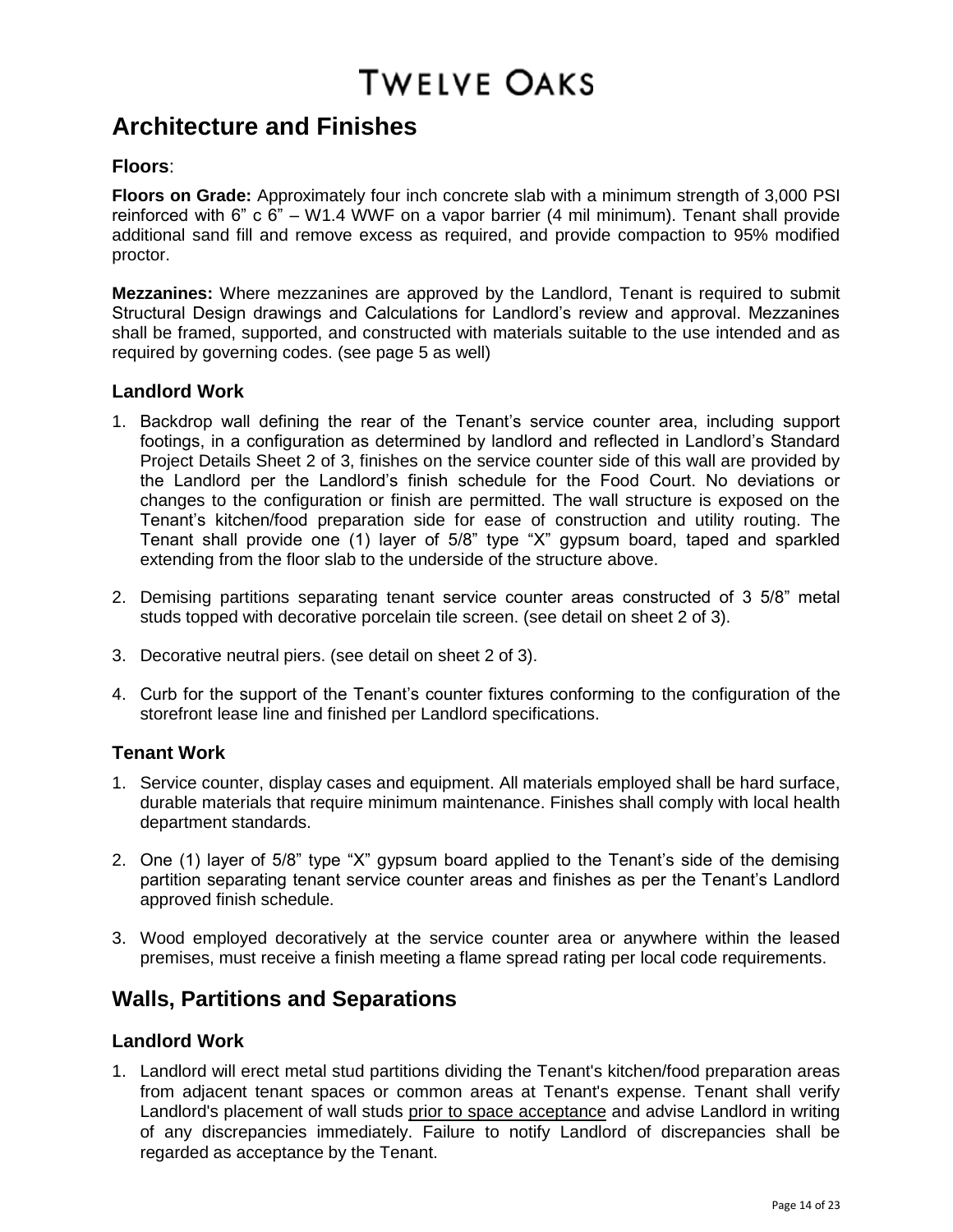#### **Tenant Work**

- 1. Demising walls and concrete columns shall receive a minimum of one (1) layer 5/8" type "X" gypsum board with taped and spackled joints from floor to underside of structure above.
- 2. Tenant's interior partitions shall be made of metal stud framing with gypsum board finish on all sides with taped and spackled joints. Note: F.R.P. board is not an acceptable finish in the serving area.
- 3. Tenant shall provide and install non-combustible fire stops as may be required at separations from the leased premises and ceiling above mall areas.
- 4. A waterproof membrane is required up all demising wall  $(\pm 6)$ " high). Time base is required  $(\pm$ 4" high).
- 5. Do not remove fireproofing materials from existing columns, beams or decking.

## **Exit / Access / Doors and Corridors**

- 1. Exit/access doors shall be minimum 3'-0" x 6'-8" x 1- 3/4" "B" label fire door and frame with commercial grade hardware in accordance with governing codes. Said doors will be constructed by Tenant at Tenant's expense. Maintain one hour rating per local codes.
- 2. After installation of exit/access door, Tenant shall restore service corridor to original condition. Where vestibules are constructed, extend corridor base into the vestibule and provide corner guards as per the Landlord's specifications.
- 3. Exit/access door shall be painted per color specified by Landlord and labeled with store name and number as specified by center management.
- 4. Exit/access corridor walls shall receive one layer of 5/8" type "X" gypsum wallboard on both sides from floor to underside of structure above. All joints must be taped and spackled. Maintain one hour rating per local codes.
- 5. If required by code, provide sprinkler coverage in the vestibule ceiling.

## **Ceiling Work**

#### **Landlord Work**

1. Articulated, suspended gypsum board ceiling with integrated lighting in the common areas and over the Tenant's service counter area as per the Landlord's lighting schedule.

#### **Tenant Work**

1. Ceiling heights within the Tenant's kitchen/food preparation areas are shown on the Space Layout Drawing (see sheet 1 of 3) included with the Tenant Design Package. Tenant is responsible for field verification of the existing conditions. Ceiling heights above the height shown on the Space Layout Drawing may be possible but Landlord does not guarantee clearances for such ceilings. In some cases, existing utilities may be relocated by Tenant at Tenant's expense. Written approval from Landlord is required before proceeding with such work.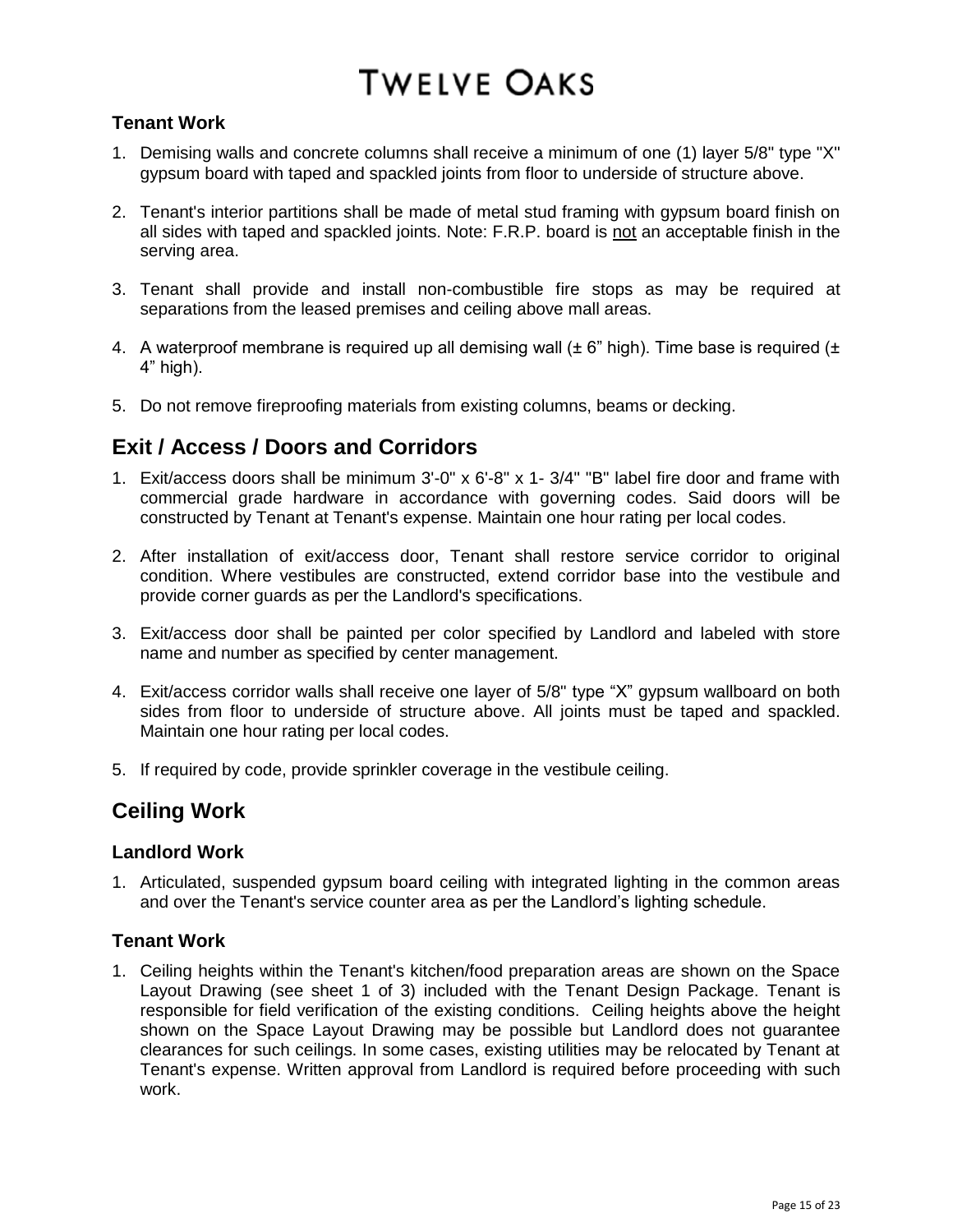- 2. Metal suspension systems shall be used for all ceilings and shall be secured to Landlord's structural framing only. No connections to Landlord's roof deck will be permitted. Only lay-in acoustical ceilings may secure to floor deck, refer to Landlord's Standard Project Details.
- 3. Combustible materials of any sort may not be used or stored above the Tenant's ceilings.
- 4. All diffusers, grilles, tracks, etc., must be painted to match finish ceiling.
- 5. Provide access panels to permit servicing to all equipment located above the ceiling. Access panels in hard surface ceilings must be flush with adjacent finishes. Access panels should be installed on vertical ceiling soffits or located as inconspicuously as possible.
- 6. Kitchen ceiling(s) are to be minimum 2' x 4' Health Department compliant tiles.

### **Floor Finishes**

1. All floor finishes at the storefront lease line shall be the same finish floor elevation as the Landlord's mall floor. All finishes are to conform with local health department requirements.

### **Interiors**

1. Rubbish Storage Rooms and mop sinks are to be provided in all Tenant spaces. (see page 2 for waterproofing requirements).

## **Storefront Signage Dimensional and Location Requirements**

#### **Tenant Work**

- 1. Sign letters or components shall conform to parameters defined for allowable tenant signage area as approved by Landlord. Generally, maximum height letters is 12" (1'-0"). Submit sign shop drawings.
- 2. Sign letters and graphics are to be mounted to backdrop wall in location as designated by Landlord. Refer to sheet 2 of 3.
- 3. All illuminated menu board located on backdrop wall to tenant service are in shall be internally illuminated individual channel letters.
- 4. All signs and menu boards shall be internally illuminated or have individually illuminated sign letters. Tenant's primary sign must be halo-illuminated with face-it letters.

### **Prohibited Sign Types**

- 1. Signs with exposed lamps or using flashing lights.
- 2. Suspended "order", "pick-up" "pay here ", etc. signage.
- 3. Sign manufacturer's name, stamps or decals, or registered trademarks.
- 4. Signs with exposed raceways, ballast boxes or transformers.
- 5. Signs with painted letters.
- 6. Signs employing luminous, vacuum-formed plastic letters.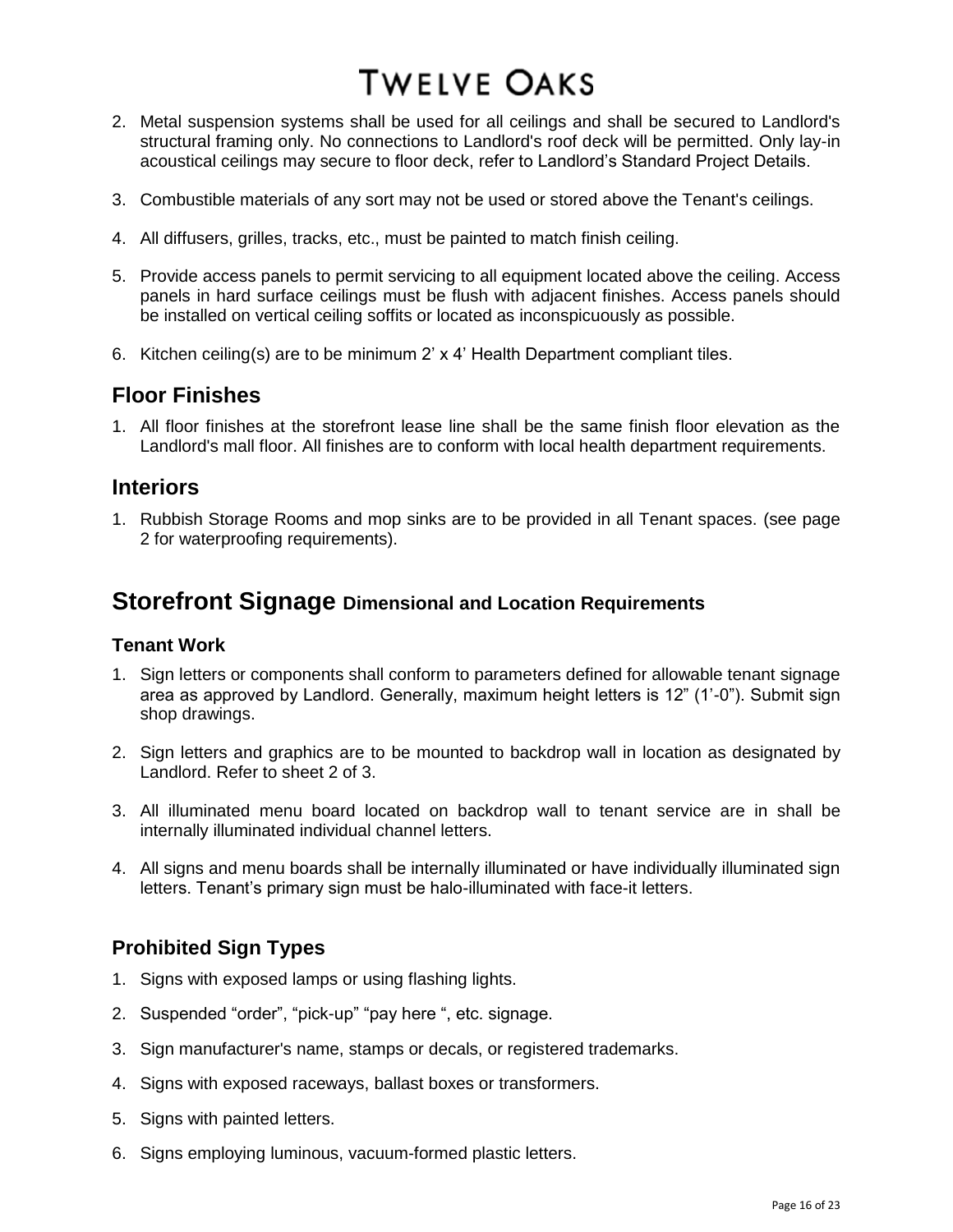- 7. Signs of exposed box or cabinet-type design that employ transparent, translucent or luminous plastic background panels.
- 8. Shadow box type signs.
- 9. Signs employing un-edged or uncapped plastic letters with no returns.
- 10. Paper, plastic or cardboard signs. In addition, stickers or decals of any kind are not permitted, unless approved by Landlord.
- 11. Signs with exposed fasteners, vents or weep holes.
- 12. Signs with an orientation other than horizontal, that is, no vertical, perpendicular or diagonal signage, etc., unless approved by Landlord.

# **Structural**

#### **Modifications and Alterations**

Modifications and alterations to Landlord's framing structure will not be permitted without Landlord's prior written approval. In the event that Landlord approves Tenant's request, Tenant shall leave Landlord's structure as strong as or stronger than original design with finishes unimpaired.

## **Design Loads**

**Stores:** 125 pounds per square foot. (Slab on grade, see detail on sheet 2 of 3).

**Roof:** 20 pounds per square foot. (Built-up insulated roofing, see detail on sheet 2 of 3).

**Mezzanines:** Subject to Landlord review and approval.

Note: Structural footings for existing columns must not be compromised in any manner. Consult Facilities Director prior to removal of fill for any plumbing work.

# **Heating, Ventilation and Air-Conditioning (H.V.A.C.) Systems**

#### **Landlord Work**

- 1. Cutting and patching of roof openings when approved by the Landlord shall be done by the project roofing contractor designated by the Landlord at the Tenant's expense.
- 2. Up to 1000 CFM of make-up air made available from the common Dining Area HVAC system.
- 3. For certain tenants: Centrally located special shafts, through second level above, at locations and of construction designated by the Landlord.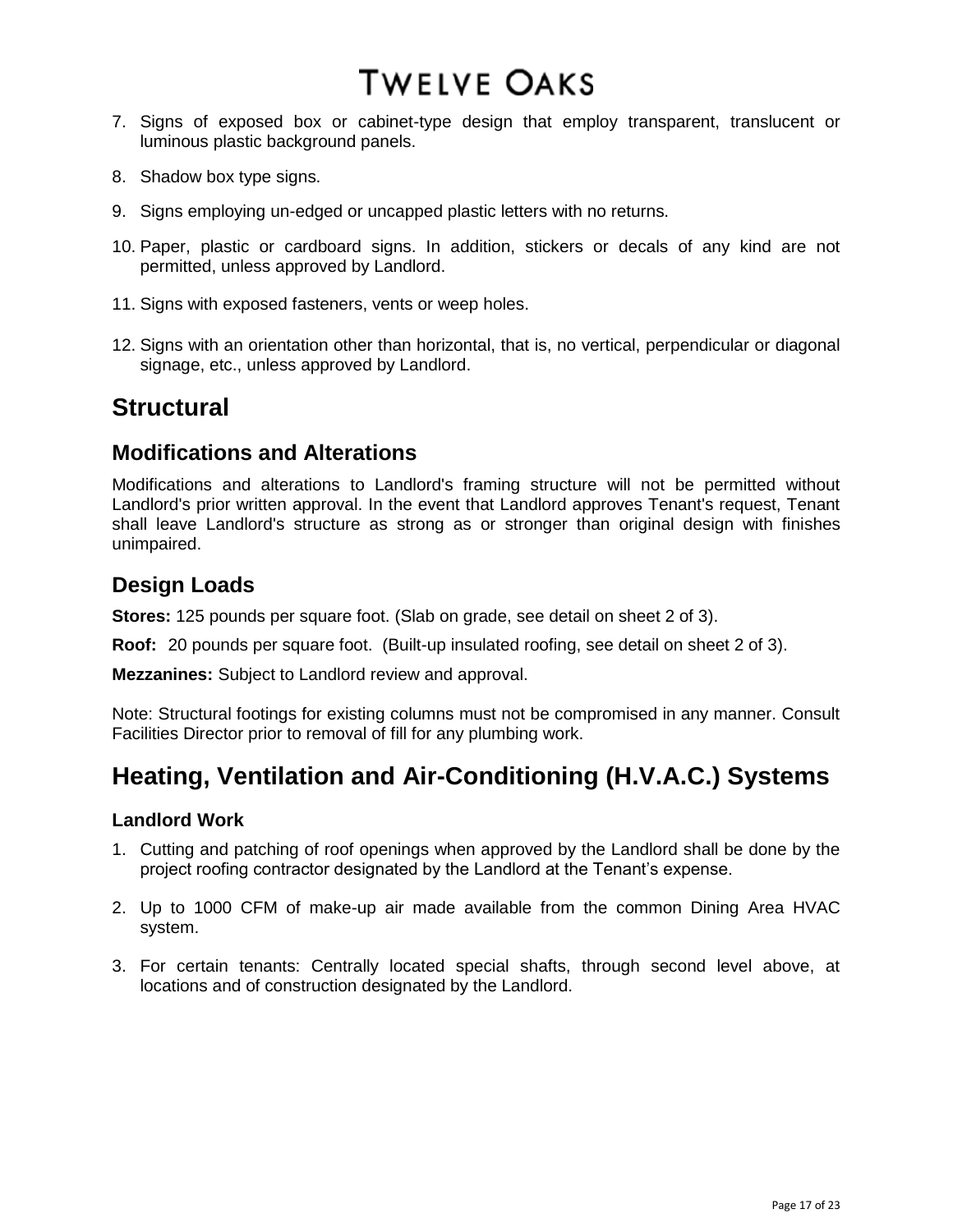#### **General Requirements**

#### **Tenant Work**

Tenant at its sole cost and expense shall prepare Construction Drawings and Specifications for heating, ventilating, and air-conditioning (H.V.A.C.) system including, but not limited to, air moving and conditioning equipment, air distribution ductwork and controls, grease hood exhaust and collection system, and all required structural supports, piping, plumbing, and electrical work related thereto.

- 1. Design for additional criteria regarding Mechanical and Electrical components.
- 2. Verify points of connection to existing ducts, waste, vent, and water stubs with Landlord's Facility Director.
- 3. Kitchen ventilation system to be approved by local health authorities. Note: "Open flame" cooking is not permitted on serving/counter lines.
- 4. Tenant shall provide means to transfer the makeup air from the dining area to the respective hood locations within each tenant's premises.
- 5. Premises must be maintained at all times at a negative pressure with respect to the mall and the common dining area. Kitchen exhaust requirements in excess of 1000 CFM shall be provided by Tenant's make-up air and conditioning system.
- 6. Tenant shall engage the services of an independent air balance contractor for final air balancing. Tenant shall submit a copy of the air balancing report to Facilities Director for review and approval.
- 7. Grease hoods shall be sized to accurately match the needs of the respective tenant's cooking operation. Oversized hoods shall be avoided. Grease hoods shall be UL and NSF listed, of the high velocity type rated on a lineal foot basis.
- 8. Each Tenant shall provide an independent HVAC system to satisfy the environmental needs within its demised premises.
- 9. Tenant shall provide additional structural steel support (properly designed for mounting Tenant's roof-top air conditioning), make-up air and exhaust equipment. Verify location with Facility Director.
- 10. Tenants HVAC and refrigeration condensing equipment shall be located on roof top curbs provided by Tenant. Updischarge grease hood exhaust fans may be independently mounted on ventilated roof curbs. All grease hood exhaust fans must be equipped with integral grease collection receptors. Additionally, all grease hood exhaust fans must be surrounded by a self-contained grease retention system to protect the adjacent roof surfaces. System to be similar to "Grease Guard Company", Schaumburg, Illinois.
- 11. Tenant shall provide all process requirements, hood exhausts, equipment vents and other contaminated exhausts. When permitted by the Landlord, they shall extend in ductwork through the roof. Non-grease laden ductwork that passes through service corridor walls or upper level floors shall have UL approved fire dampers located in ductwork at wall and floor. Provide approved access doors for service to fire dampers. All grease laden ducts that pass through fire-rated partitions are to be encased in calcium silicate blocks or other suitable material approved for use by the code authorities.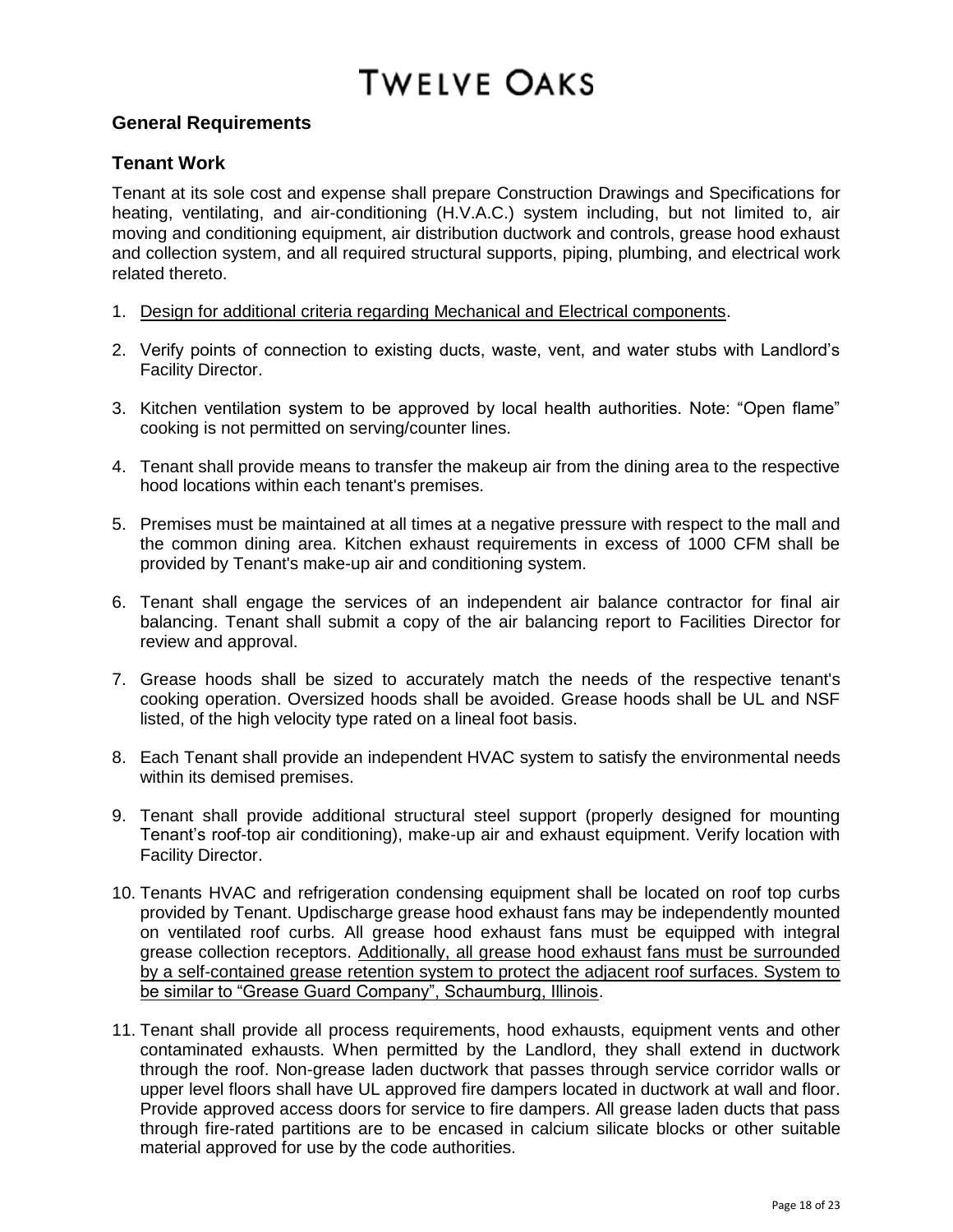- 12. Tenant exhaust fan(s) shall be interlocked with its respective make-up air system, if any, and with the kitchen light switch to assure continuous operation of the exhaust system during hours of food court occupancy.
- 13. Tenant shall not permit odors from within the leased premises to enter other areas of the center. If any tenant or occupant of the center objects to odors from the premises the Landlord may, at Landlord's discretion, instruct the Tenant to control such odors. Failure to correct the situation would be a material breach of the Lease. If Tenant's mechanical system is unable to function in a manner to prevent odors from leaving the premises, Tenant shall make the necessary adjustment or additions to its present system to the satisfaction of the Landlord's Facility Director.
- 14. Ductwork shall be fabricated of galvanized sheet metal in gauges specified by NFPA 96 for the use intended and shall be designed and constructed according to all codes and the latest ASHRAE and SMACNA standards.
- 15. Grease exhaust ductwork shall be located within rated enclosure as required by Code. Provide approved access doors for service.
- 16. All exhaust and termination vents shall discharge vertically to the atmosphere twenty feet minimum horizontally away from any fresh-air intakes.
- 17. Equipment must be installed allowing clear access for servicing.
- 18. Tenant's roof equipment shall be located in areas designated by the Landlord to specified heights and according to Landlord's approval
- 19. All roof equipment shall be factory-finish painted. Tenant's roof equipment shall be clearly identified with Tenant's name and store number.
- 20. Tenant may use gas heating equipment in conjunction with the air-conditioning, make-up air and plumbing systems.
- 21. Commercial grade temperature controls shall be provided for the HVAC system as supplied by the equipment manufacturer or Barber-Colman, Parker, Johnson, Powers, or Robert-Shaw, and installed under the supervision of the manufacturer's representative. Point to point wiring diagrams shall be developed and submitted for respective design engineer's approval with approved copy given to Facilities Director.

## **Heating, Ventilating and Air-Conditioning System Parameters**

- 1. Refrigeration capacity shall be adequate to maintain in sales area, inside conditions of 76º Fahrenheit dry bulb  $\pm 2^{\circ}$  Fahrenheit and 50% relative humidity + 5% relative humidity when outside conditions are 92º Fahrenheit dry bulb and 75º Fahrenheit wet bulb,
	- a. Lighting 6.0 watts/s.f
	- b. Occupancy: one person per 75 s.f.
- 2. Air-conditioning units: Split or packaged rooftop system, direct expansion, gas fired, UL listed and ARI rated.
- 3. Heating capacity shall be adequate to maintain 65º Fahrenheit inside temperature when outside conditions are 12º Fahrenheit dry bulb and wind velocity is 15 MPH.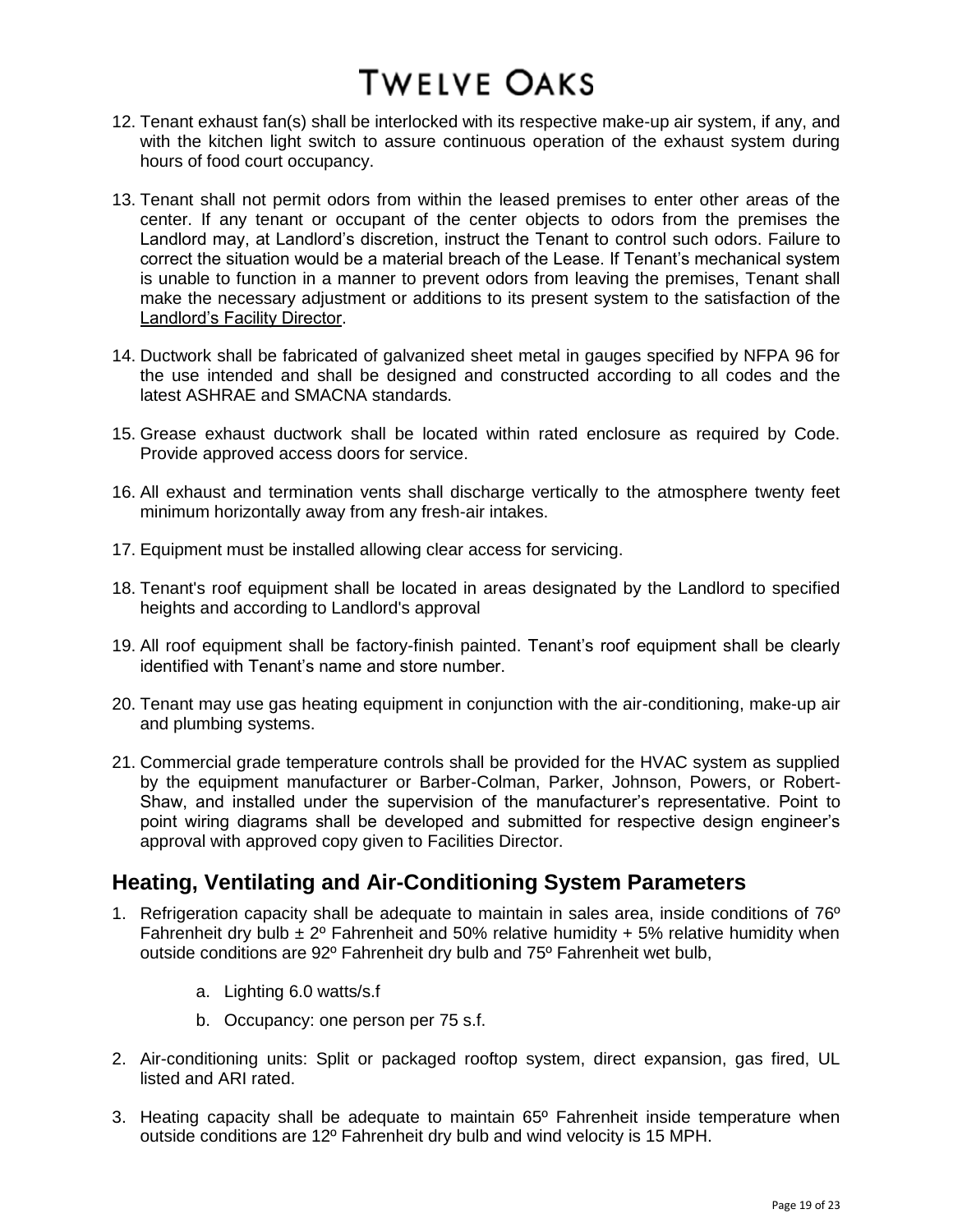#### **Heating**

- 1. Winter design condition -10º Fahrenheit outside dry bulb temperature and an average wind velocity of 10.5 MPH.
- 2. Kitchen and serving areas to have an air distribution system in compliance with local codes.

#### **Ventilation**

- 1. Supply system shall provide minimum air circulation of 1.25 CFM/SF of sales area, 0.5 CFM/SF of service and stock areas and minimum 7.5 CFM outside-air per occupant, but not less than 20% of all air supplied to the leased premises.
- 2. Toilet Rooms: Exhausters shall be Breidert, Cames, Exitaire, Jennaire or approved equal. All roof mounted units for tenant shall be of aluminum construction.

#### **Air-Conditioning**

- 1. Air-conditioning equipment shall be adequate to maintain in sales areas, inside conditions of 75º Fahrenheit dry bulb and 50% relative humidity with outside conditions are 90º Fahrenheit dry bulb and 75º Fahrenheit wet bulb.
- 2. All refrigerant piping shall be installed in ceiling space and extend through roof adjacent to the equipment. Suction lines shall be insulated.
- 3. Air-conditioning units: Carrier, Typhoon, Trane or approved equal with two-inch thick filters with internally insulated furniture steel casing.

Tenant's roof equipment shall be located in areas designated by the Landlord to specified heights and according to Landlord's Standard Project details for equipment on the roof.

**Exception**: should weight or location of equipment by Tenant require supports, screens, catwalks or roof hatch and ladder, they shall be provided by tenant according to Standard Project Details. Landlord will determine when and where the above shall be required.

**Finish**: All such equipment shall be factory-finish painted according to the Landlord's paint schedule and specifications.

**Identification**: Tenant's roof equipment shall be clearly identified with Tenant's name.

# **Plumbing**

#### **Landlord Work**

- 1. Indoor water supply lines for domestic cold water with shut-off valves.
- 2. Point of connection to sanitary waste line adjacent to or within leased premises as designated by Landlord.
- 3. Point of connection to Grease Waste line adjacent to or within leased premises as designated by Landlord for disposal of the Tenant's grease waste.
- 4. Gas Utility Company meter manifolds at exterior service courts.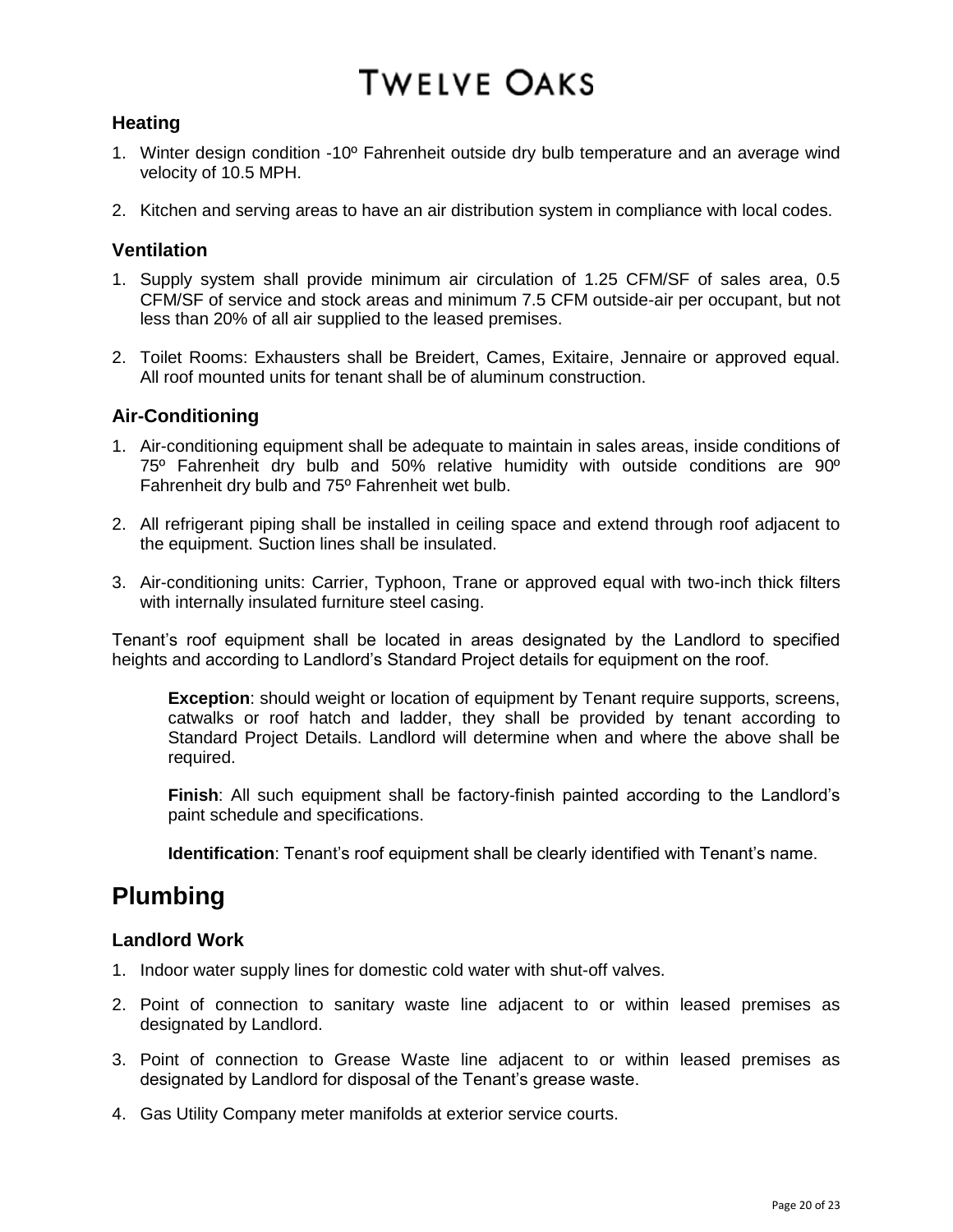#### **Tenant Work**

- 1. Kitchen and plumbing fixtures and associated piping systems including all rough-in and final connections for same. Installation of all hot and cold water lines, drains and vents, water heaters, water meter and final connections to Tenant's specialty equipment. All installed per governing codes.
- 2. For gas service Tenant shall make service arrangements with Utility Company. Routing of gas line shall be approved by landlord prior to construction.
- 3. Collect all grease contributing fixture drains and connect to the Landlord's common Grease Waste System Line.
- 4. Floor drains and sanitary, grated, floor sinks shall be provided in kitchens and food preparation areas.
- 5. In-line grease interceptors will be required for specified kitchen fixtures such as a threecompartment sink.

# **Fire Protection**

#### **Landlord Work**

Interior, ordinary hazard pip schedule fire protection sprinkler system main and grid above tenant's premises stubbed for connection by Tenant at a point determined by Landlord. Fire protection system is provided with a supervised alarm system.

#### **General Requirements**

#### **Tenant Work**

- 1. Ordinary hazard pipe schedule fire protection sprinkler system, fire hose cabinets, fire extinguishers and other equipment within tenant's premises according to Landlord's Insurance Underwriter's Fire Rating Inspection Bureau and Code Requirements. Since the entire fire protection system for the project is required to be an inter-related, centrally controlled installation, Tenant shall cause to be designed and installed, by a qualified sprinkler contractor acceptable to Landlord, said system within Tenant's premises according to the Landlord's requirements and shall submit for Landlord's review shop drawings, specifications for the sprinkler system that have been approved by the Fire Rating Inspection Bureau. Landlord's approval of this shall not constitute the assumption of any responsibilities by Landlord for the accuracy or sufficiency of the sprinkler system. Tenant shall be solely responsible for the system within the leased premises.
- 2. Provide dry chemical fire protection system for range, hoods, etc.

#### **Design Criteria**

- 1. **Stock Rooms:** Where stock exceeds 12 feet in height, coordinate design with the Fire Rating Inspection Bureau.
- 2. **Pressure and Flow Requirements:** Verify with the Fire Rating Inspection Bureau.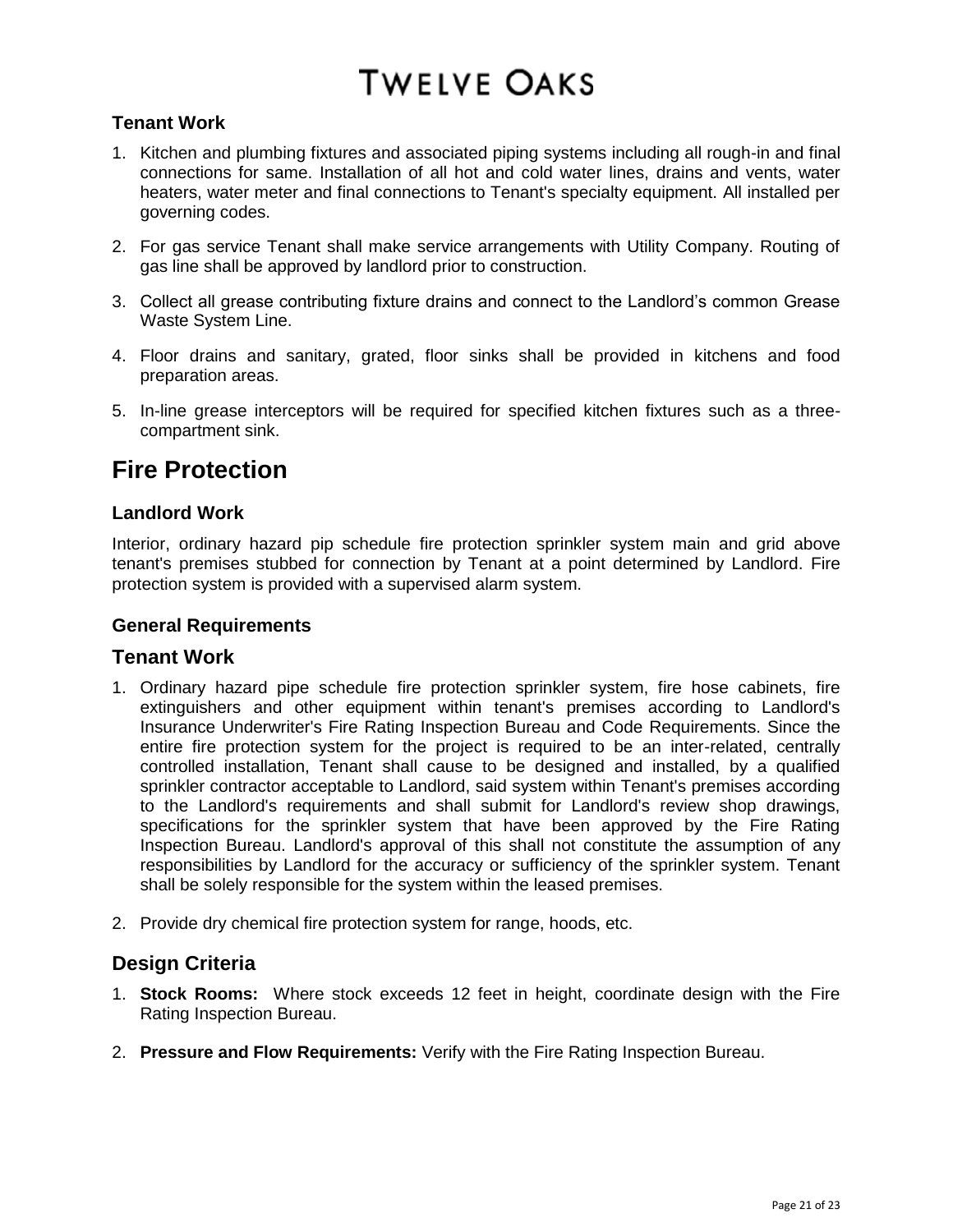## **Sprinkler Heads**

Sprinkler heads in gypsum board and other hard surface ceilings must be concealed type while sprinkler heads in lay-in ceilings to be semi-recessed heads. Pendant type sprinkler heads are permitted only in stock/storage/kitchen areas.

# **Electrical**

#### **Landlord Work**

- 1. Electrical primary and secondary distribution feeders to central meter center in electrical room.
- 2. Power available for the leased premises is 480/277 volt, 3 phase, 4 wire, 60 hertz.
- 3. Telephone terminal board in electrical room.

#### **General Requirements**

#### **Tenant Work**

- 1. Transformers and exhaust hoods are to be supported from the floor, not from the building structure.
- 2. Equipment must be installed maintaining code clearances allowing ready access for servicing.
- 3. Electrical Data Tabulation Sheets must be filled out completely, certified and submitted for Landlord review and approval.
- 4. Tenant shall coordinate service requirements and metering with the local electric utility company. Minimum conductor size shall be #6 THHN, copper, and minimum conduit shall be 1".
- 5. Electrical service feeders in conduit from Landlord's designated meter location in electrical meter center to Tenant's premises. This work shall include, but not be limited to, furnishing and installing a meter and breaker at metering equipment. Breaker shall be sized to suit Tenant's requirements.
- 6. Panel board(s), transformer(s), all conduits, wiring, outlet boxes and fittings, and final connections to all electrical devices, including mechanical equipment controls and signs.
- 7. Panel board(s), shall be selected for 20% minimum spare ampacity (based on connected loads) and 20% spare breaker space.
- 8. All lighting fixtures, lamps, convenience outlets, time clocks, signs, etc.
- 9. Bare lamp fluorescent or incandescent fixtures may not be used except in stockrooms or areas not visible or inaccessible to customers.
- 10. Telephone and Internet equipment, conduits and wire installations from tenant Dmark to central distribution cabinet shall be coordinated through Granite Telecommunications at 855-GRT-GRID (855-478-4743).
- 11. Television and burglar alarm equipment and all conduits, wiring and related items for same.